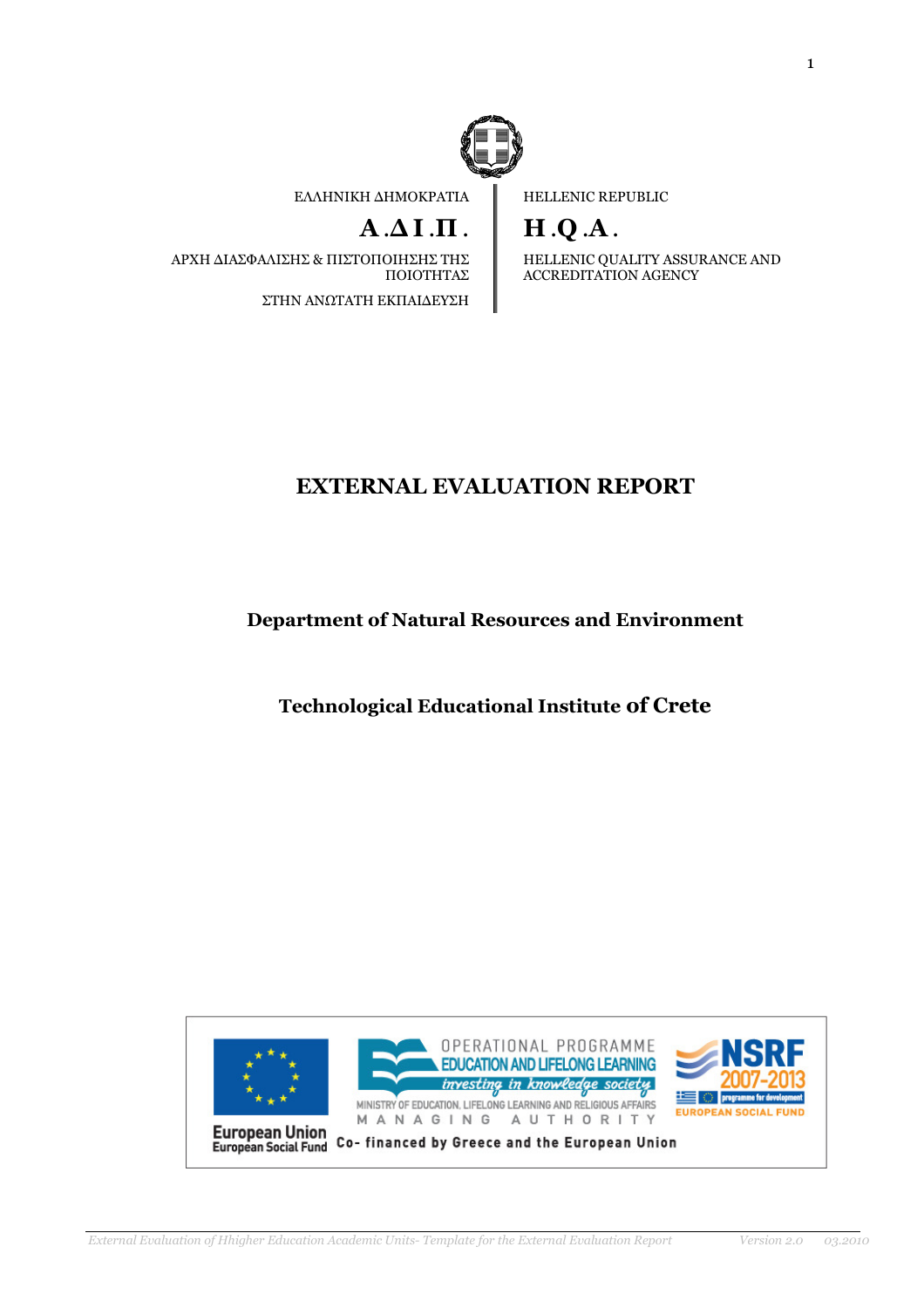# TABLE OF CONTENTS

# The External Evaluation Committee

### Introduction

I. The External Evaluation Procedure

- Brief account of documents examined, of the Site Visit, meetings and facilities visited.
- II. The Internal Evaluation Procedure
	- Comments on the quality and completeness of the documentation provided and on the overall acceptance of and participation in the Quality Assurance procedures by the Department .

# Α. Curriculum

### APPROACH

- Goals and objectives of the Curriculum, structure and content, intended learning outcomes.
- IMPLEMENTATION
	- Rationality, functionality, effectiveness of the Curriculum.

RESULTS

• Maximizing success and dealing with potential inhibiting factors.

### IMPROVEMENT

• Planned improvements.

B. Teaching

APPROACH:

- Pedagogic policy and methodology, means and resources.
- IMPLEMENTATION
	- Quality and evaluation of teaching procedures, teaching materials and resources, mobility.

RESULTS

- Efficacy of teaching, understanding of positive or negative results.
- IMPROVEMENT
	- Proposed methods for improvement.

#### C. Research

APPROACH

• Research policy and main objectives.

IMPLEMENTATION

• Research promotion and assessment, quality of support and infrastructure.

RESULTS

• Research projects and collaborations, scientific publications and applied results. IMPROVEMENT

• Proposed initiatives aiming at improvement.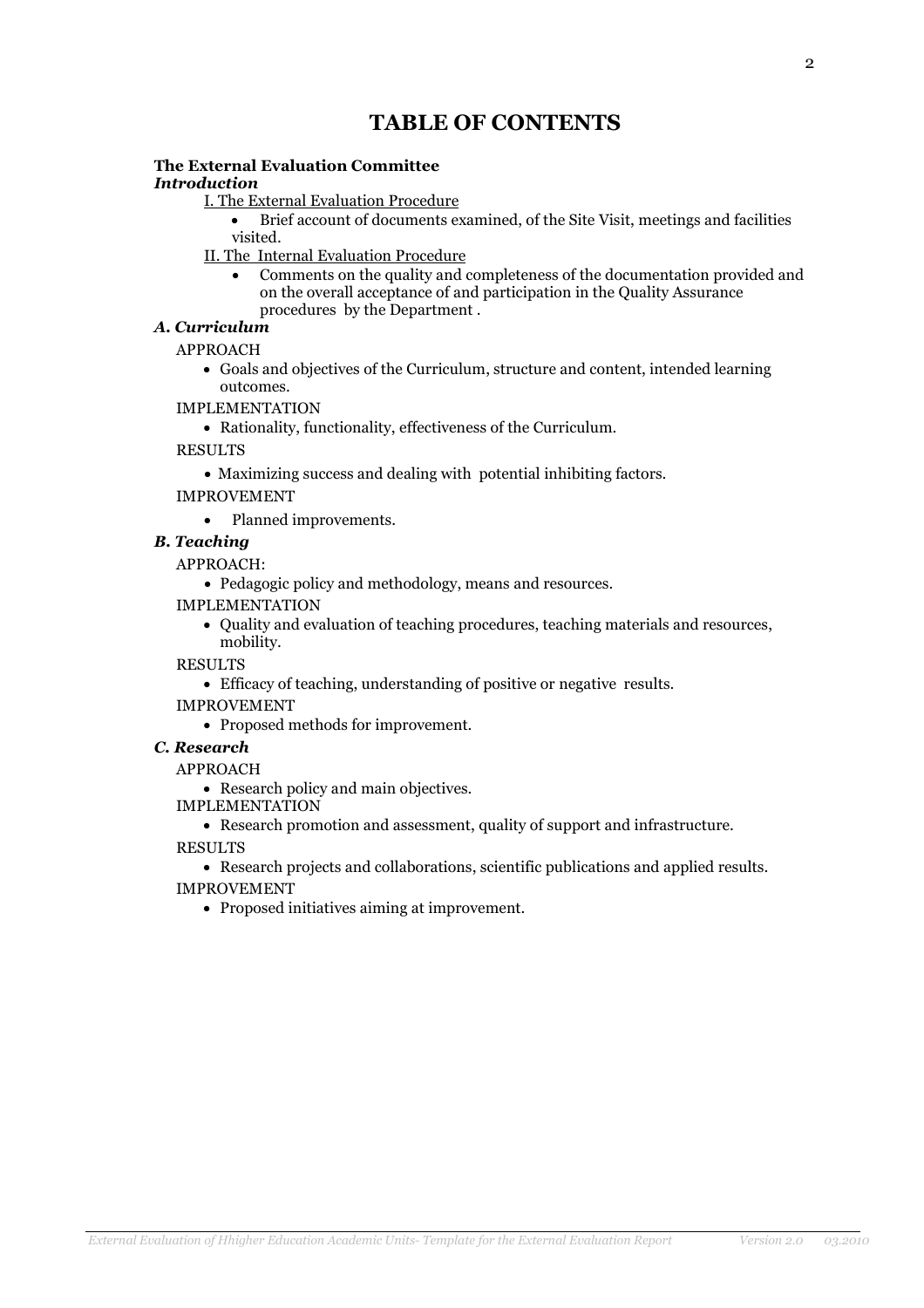#### D. All Other Services

#### APPROACH

• Quality and effectiveness of services provided by the Department.

- IMPLEMENTATION
	- Organization and infrastructure of the Department's administration (e.g. secretariat of the Department).

RESULTS

• Adequateness and functionality of administrative and other services.

IMPROVEMENTS

- Proposed initiatives aiming at improvement.
- Collaboration with social, cultural and production organizations

#### E. Strategic Planning, Perspectives for Improvement and Dealing with Potential Inhibiting Factors

• Short-, medium- and long-term goals and plans of action proposed by the Department.

#### F. Final Conclusions and recommendations of the EEC on:

• The current and future progress potential of the Department, good practices and weaknesses identified through the External Evaluation process, recommendations for improvement.

#### External Evaluation Committee

The Committee responsible for the External Evaluation of the Department of Natural Resources and Environment of the Technological Educational Institute of Crete consisted of the following five (5) expert evaluators drawn from the Registry constituted by the HQAA in accordance with Law 3374/2005:

1. Professor Spyridon N. Agathos (Coordinator)<br>(Title) (Name and Surname) (Name and Surname)

Catholic University of Louvain, Louvain-la-Neuve, Belgium (Institution of origin)

2. Professor Soteris Kalogirou<br>(Title) (Name and Surname) (Name and Surname)

> Cyprus University of Technology, Lemessos, Cyprus (Institution of origin)

3. Professor Menas Kafatos<br>(Title) (Name and Surns (Name and Surname)

> Chapman University, Orange, California, U. S. A. (Institution of origin)

4. Professor Konstantinos C. Makris

(Title) (Name and Surname)

Cyprus University of Technology, Lemessos, Cyprus (Institution of origin)

5. Dr. Alexis Stassinopoulos, Athens, Greece

(Title) (Name and Surname)

President of the Association of Manufacturers of Packaging and Materials (AMPM), Athens, Greece (Institution of origin)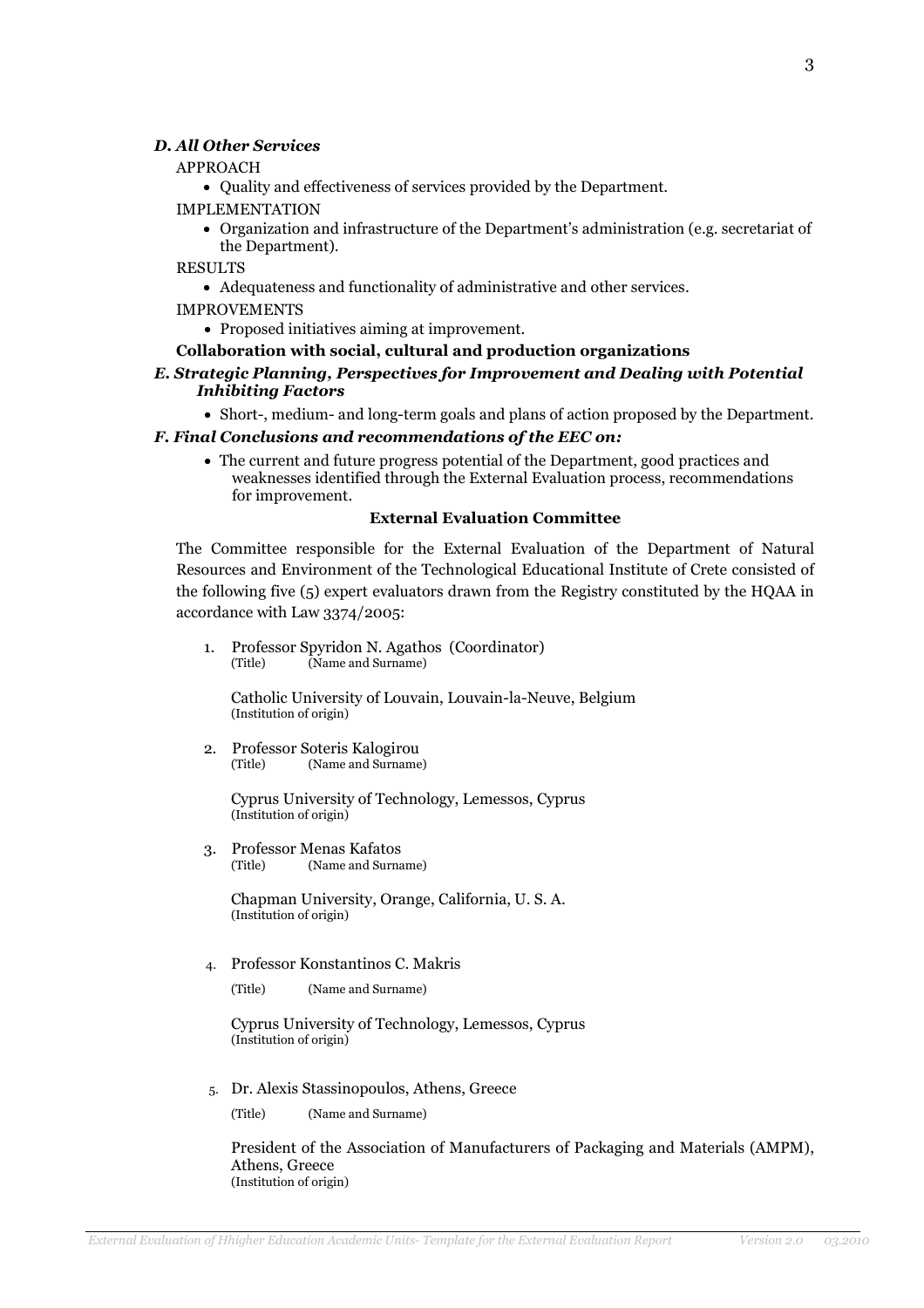N.B. The structure of the "Template" proposed for the External Evaluation Report mirrors the requirements of Law 3374/2005 and corresponds overall to the structure of the Internal Evaluation Report submitted by the Department.

The length of text in each box is free. Questions included in each box are not exclusive nor should they always be answered separately; they are meant to provide a general outline of matters that should be addressed by the Committee when formulating its comments.

## Introduction

- I. The External Evaluation Procedure
- Dates and brief account of the site visit.
- Whom did the Committee meet?
- List of Reports, documents, other data examined by the Committee.
- Groups of teaching and administrative staff and students interviewed
- Facilities visited by the External Evaluation Committee.

The Department was visited by the External Evaluation Committee (EEC) on June 18 through 20 of 2012. Upon arrival at the site on Monday June 18, 2012 we were received by the Head of the Department of Natural Resources & Environment (DNRE) Professor Georgios Stavroulakis and met with the President of the TEI of Crete Professor Evangelos Kapetanakis, the Vice-President of the TEI Professor Costas Savvakis (Chair, Unit of Quality Assurance (MODIP)) and the members of the Internal Evaluation Committee (IEC), Associate Professor Eleutheria Katsivela, Professor Philippos Vallianatos and Associate Professor Pantelis Soupios. Also present was the Director of the West Branches of the TEI of Crete Professor Michael Tatarakis. Following short briefings by the TEI President, Vice-President and Director, a presentation of the DNRE was made by its Head focusing on the mission and special features of the Department.

The EEC members were provided with documents including the Internal Evaluation Report (IER) of 2008 and its updated version of May 2012, the study guide book of the Department, statistical data and various documents related to the operation of the Department. In addition paper versions were given of all presentations that followed. Finally, by the end of the day, the EEC visited the Department's laboratories in its newly constructed building and met with several laboratory members, at all ranks, including students. Most laboratories were equipped with modern and often highly specialized instruments. The EEC members were also provided with representative senior projects conducted under the auspices of the laboratories.

On Tuesday, June 19, the EEC attended brief presentations of the three sections of the DNRE (Renewable Energy Resources, Environmental Technology, and Water Resources and Geoenvironment). The Committee met with a group of around 25 undergraduate and postgraduate MS students and currently employed alumni of the Department, including one in possession of a Ph.D. degree, in the absence of faculty members. The students' backgrounds varied widely, thus assuring a broad representation in areas of focus as well as years of study. The administrative staff of the DNRE gave information about its setup and activities. Finally the EEC interviewed all permanent faculty members individually. The library facilities were also evaluated as well as the Liaison Office dealing with student and faculty mobility, industrial training and employment. A lunch provided on that day, allowed the EEC to evaluate the on-campus dining facilities available to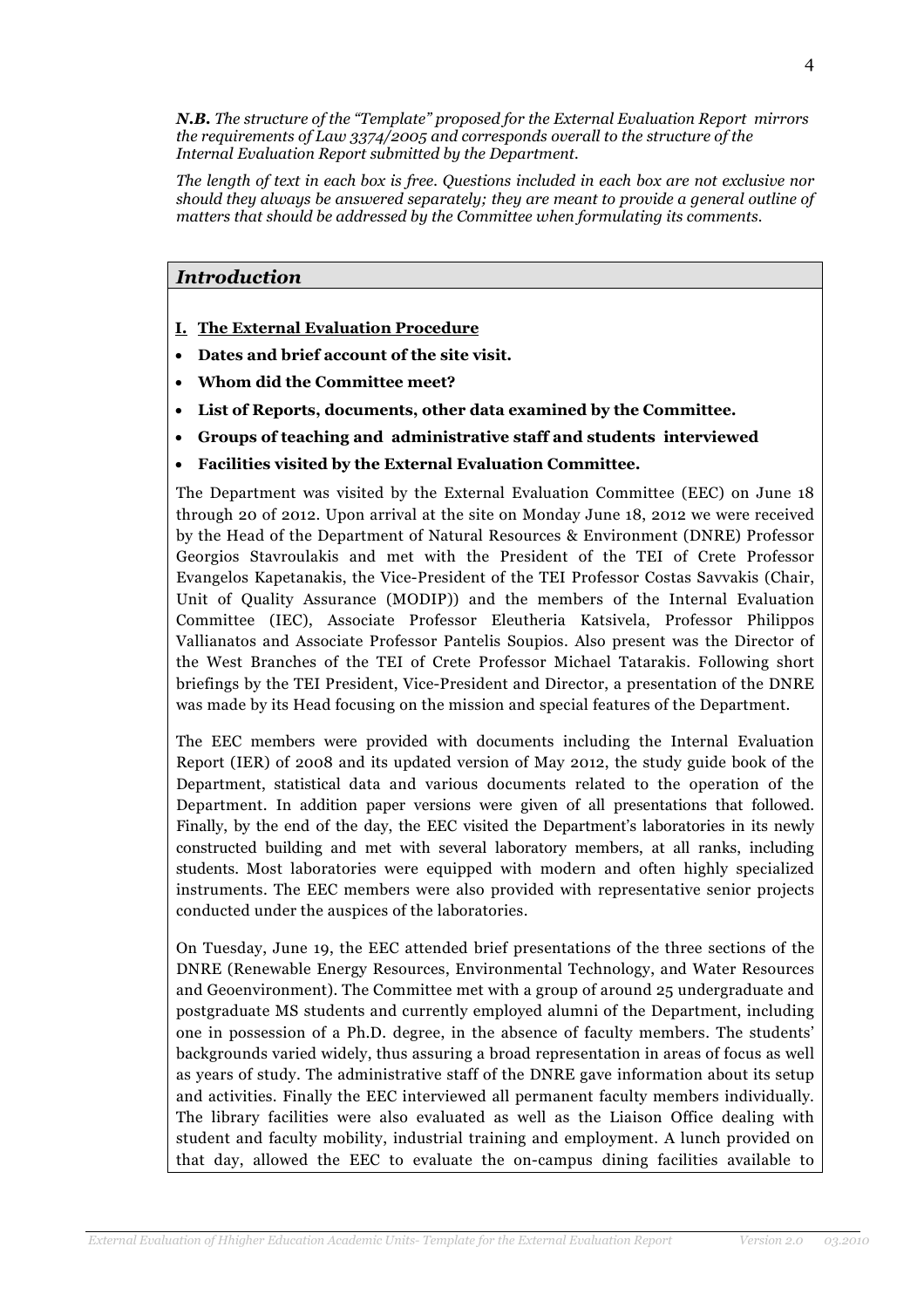students and faculty.

The meetings with all stakeholders were extensive and in-depth, and proved very productive, providing useful information about the status and prospects of the DNRE.

On Wednesday, June 20, the EEC continued the individual interviews with the faculty members and had the opportunity to meet with 4 representatives of local public and private organizations that offer six-month internships for the compulsory practical training of the students, being potential future employers.

#### The Internal Evaluation Procedure

- Appropriateness of sources and documentation used
- Quality and completeness of evidence reviewed and provided
- To what extent have the objectives of the internal evaluation process been met by the Department?

The EEC recognizes that the time allotted to the visit of the Department was sufficient and points out the willingness of the staff and the students to fully cooperate and provide all information requested. The detailed materials provided were useful and complete which facilitated the work of the EEC and when questions were raised they were answered in a timely and appropriate manner. The objectives of the internal evaluation process were met by the department as evidenced by the presentations and documentation. The strengths and weaknesses of the department were identified in order to develop a plan to overcome problems and define the future goals and aspirations of the department. The EEC was told that this TEI was among the first that actively sought an external evaluation as a means of improving their operation and the relevance of their educational and research objectives. The EEC agrees that it is extremely important for educational institutions to be evaluated by external peers and applauds the willingness and initiative of the Department towards this goal.

# Α. Curriculum

## APPROACH

• What are the goals and objectives of the Curriculum? What is the plan for achieving them?

The Department offers an undergraduate program whose basic aims are the study, the design, the development and the valorization of technologies which are currently being used for the appropriate and sustainable management of Natural Resources.

More specifically the graduates of the Department are expected to demonstrate an adequate training in the technologies addressing the management of Renewable Energy Resources, of Water Resources and of the Environment and to gain knowledge on the applications of the areas of focus of the Department. In this mission, the DNRE aspires to follow the international advances in the scientific and technological areas of this interdisciplinary field and to open new vistas for training its students.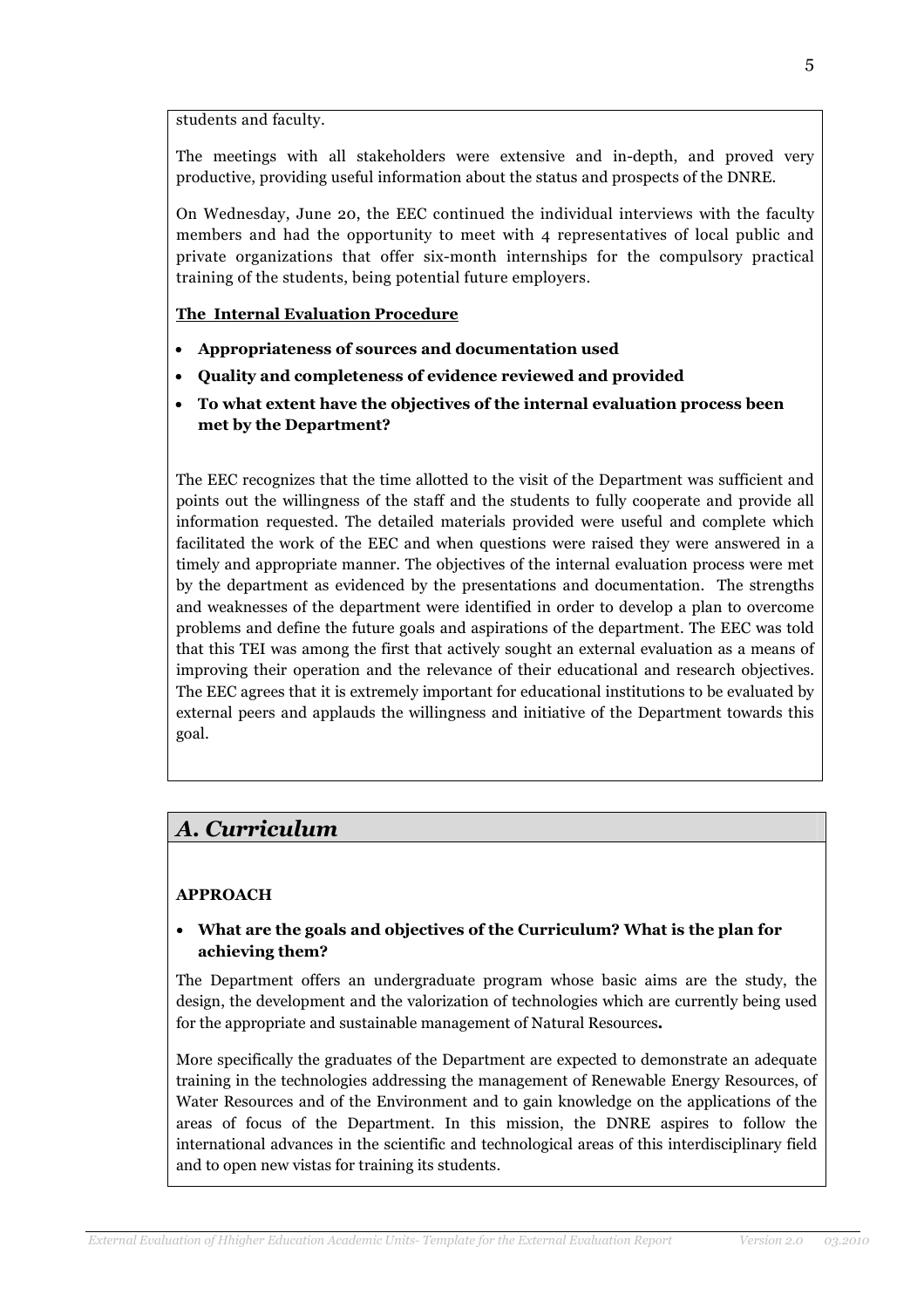The Department considers as its highest priority to prepare highly trained professionals in the above field, recognizing the interdisciplinarity and complexity of environmental resources and concerns. Because of this, the faculty members have stated the need to revise the undergraduate curriculum so that it may be compatible with corresponding programs in other European institutions but also in accordance with the already achieved goals of the Department. At the same time, the Department is looking forward to being able to adapt to dynamically evolving relevant technology fields, to be relevant to its students and all its stakeholders as it develops in the future.

- How were the objectives decided? Which factors were taken into account? Were they set against appropriate standards? Did the unit consult other stakeholders?
- Is the curriculum consistent with the objectives of the Curriculum and the requirements of the society?
- How was the curriculum decided? Were all constituents of the Department, including students and other stakeholders, consulted?

The present curriculum is essentially the one originally set up by the first core faculty members that established the Department. The only modification was implemented following the decision of the institutional bodies (General Assembly in 2011 and Scientific Committee of Educational Programs of TEI of Crete) to decrease the number of courses required for graduation from 51 down to 40. Thus, the courses eliminated include 7 electives and 4 English language courses. While the EEC accepts the need to not exceed a maximum of 40 courses for graduation, it recommends the development and offering of elective courses in pivotal areas such as biology-related subjects and the merging of courses overlapping in content or methodology. Moreover, the undergraduate degree (πτυχίο) should be awarded only after the demonstration of adequate knowledge of at least one foreign language. The duration of studies is eight semesters with the last semester being used for the completion of the compulsory six-month practical exercise and the submission of the diploma thesis. However, we note that practically no students complete her/his coursework in four years. We will examine some of the potential reasons below.

## • Has the unit set a procedure for the revision of the curriculum?

The DNRE is fully aware of the need for curriculum revision and it is currently contemplating the formal way to implement this revision given the recent major change in the Framework Law on Higher Education in Greece. In practice, the academic staff of the Department considers that the objectives of the Department are accomplished, especially with regard to the quality of the graduates and their job placement potential in the wider area of natural resource and environmental management despite the prolonged economic crisis, highlighting the importance of this field in the national and EU economy. This was confirmed by the unanimous recognition by four representatives of potential placement organizations of the appropriate and well-equipped preparation of the graduates and market adaptability of students by exposing them to meaningful internships in key organizations and entities all highly relevant to their future employment (environmental consulting companies, photovoltaic-based companies, regional water/wastewater authorities, renewable resources consulting, etc.). These include about 40 organizations such as municipalities (e.g. Municipality of Chania, Kissamos, Tripolis, etc), public utility companies (e.g. Athens Water Supply and Sewerage Company, Municipal Enterprise for Water and Sewage of Chania, Municipal Enterprise for Water and Sewage of Thiva, Piraeus Port Authority, etc), Ministries (e.g. Ministry of Environment, Energy & Climate Change, etc) and private sector enterprises (TERNA S.A., Edafomixaniki Kritis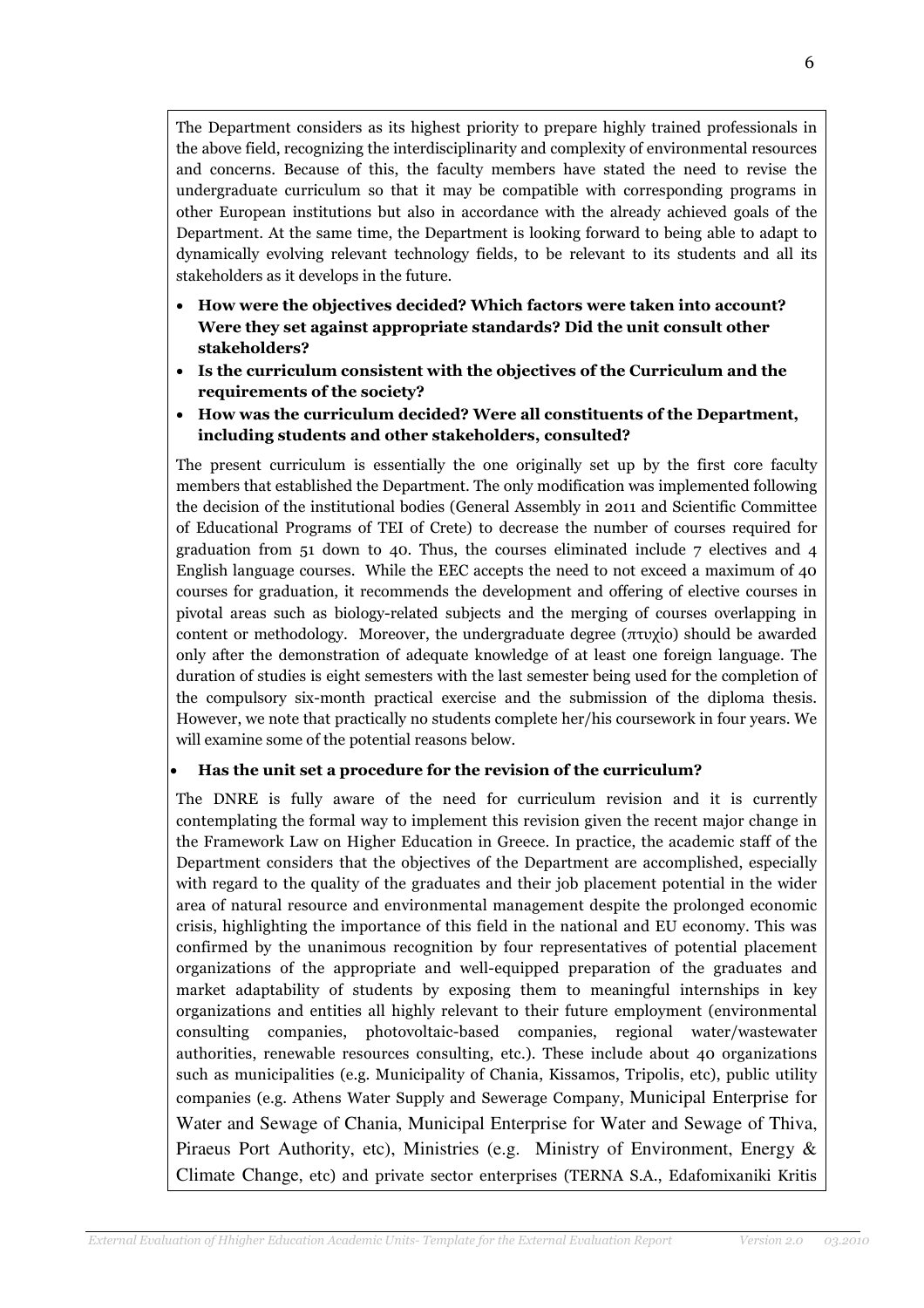Ltd, etc). Overall, the curriculum revision should be based on continuous collection of information on the needs of the market including demand for qualified engineering personnel as well as on scientific and technological developments in resource and environment management. This is imperative in view of the expected expansion of green technologies and sustainability demands in Greece and specifically in Crete in the coming years.

# IMPLEMENTATION

# • How effectively is the Department's goal implemented by the curriculum?

The curriculum is not currently fully implemented in accordance with the goal objectives of the Department. In the opinion of the EEC, the curriculum should be better balanced between theoretical and practical training. This opinion was also expressed by the students and several faculty members as well. Nonetheless, the EEC considers that the goals of the curriculum are largely achieved as shown by the relatively high employment of graduates in relevant professional settings or via the pursuit of relevant graduate or Ph.D. studies, and the high respect that DNRE enjoys from other private and public organizations. Based on the updated IER, there is a need for the appointment of additional faculty members, laboratory assistants, technicians and even administrative staff. An increase of permanent teaching faculty members by 30% is recommended. These permanent members will replace the temporary lecturers employed each year to cover the teaching needs of the Department, thus resulting in a considerable reduction in operation costs. It was pointed out that many such temporary teaching faculty members who were in the past carrying a substantial load, were dismissed due to the current economic situation in Greece and lack of government funds, which resulted in the full-time faculty assuming an increased teaching load with no additional consideration or resources. As such, in view of this current situation of tight economy and subsequent hiring freeze, the, much needed to add, human resources could be partially covered by initiating a formal post-graduate curriculum leading to a Master's degree in renewable resources management. In this way, post-graduate students could contribute to the teaching of laboratory courses and offer opportunities for novel research hypotheses to be tested. The equipment of the computer lab is almost totally obsolete requiring the replacement of 20 PC's for the improvement of teaching and access to bibliographic and reference material from the electronic library depository.

The established system of admission to institutions of higher education in Greece does not reflect the actual needs of the individual educational institutions nor the specific needs of public and private organizations that would hire Greek graduates. As a result, the number of students admitted fluctuates tremendously from year to year, with either much higher or lower number of students being annually admitted, than the actual capacity of the institution. The EEC strongly believes that the admission of students from secondary education that lack basic preparation in core subjects of direct relevance to the DNRE's goals (e.g. chemistry, biology, physics and mathematics) constitutes a serious malfunction of the system, extends the duration of studies (beyond the expected 8 semesters of study) and increases the dropout rate with adverse economic consequences. The average time of study for DNRE students is currently about 6.6 years. The EEC realizes that the DNRE pays the price of the unsatisfying Lyceum level of secondary educational preparation and has to provide substantial additional training for the students, and innovative teaching means, going quite often beyond its mission and its primary teaching capacities.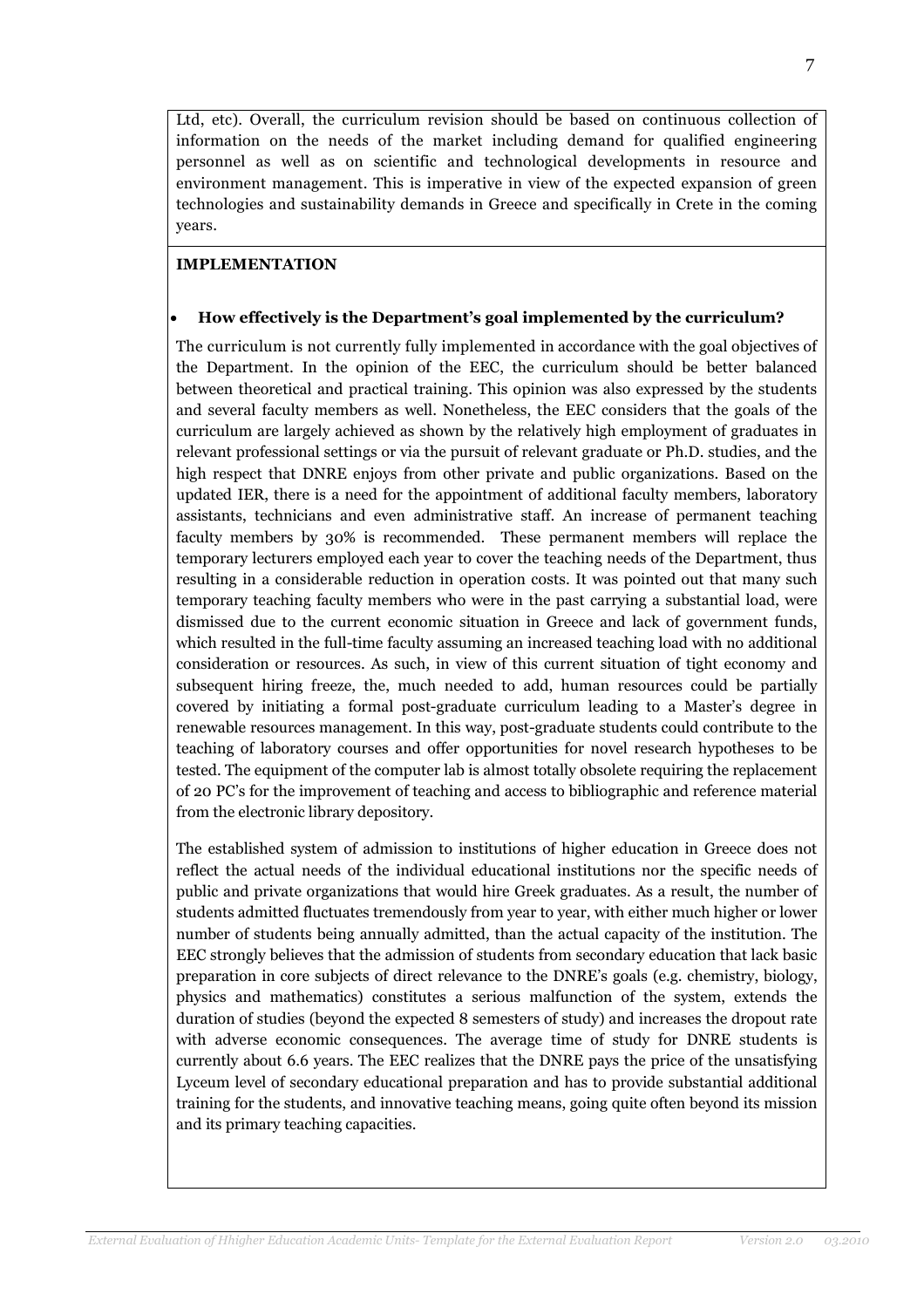# • How does the curriculum compare with appropriate, universally accepted standards for the specific area of study?

The curriculum is in accordance with similar programs offered by higher educational institutions in Europe and elsewhere, but could afford being more sharply focussed to specific directions. The curriculum is offering 40 compulsory courses. Eleven (11) are of General Background, thirteen (13) are of Special Background, twelve (12) are courses of Specialization and four (4) of Management, Economics, Legislation and Humanities. The laboratory courses are of a 2-hour duration. The overall requirements for the degree amount to a total of 240 credit units (ECTS). The European dimension is reinforced through ERASMUS and LEONARDO program exchanges as well as bilateral exchanges with other universities such as the University of the Aegean and University College London (UCL). The EEC encourages the DNRE to seek meaningful exchanges and collaborations with institutions closer to the DNRE geographical region, such as the University of Crete in Heraklion, the Technological Education Institute of Crete in Heraklion, particularly the Departments of Mechanical Engineering and Civil Engineering, and the Technical University of Crete in Chania.

## Is the structure of the curriculum rational and clearly articulated?

There is a good ratio between theoretical teaching and laboratory practice, despite the impression of some students that there is more theory than they would have liked. Nonetheless this is largely contradicted by the generally admitted very low attendance of the theory courses by most students. The practical training lasts 6 months, it is very well organized and coordinated between the Department and various organizations, and is offered in the last (8th) semester provided that the student has successfully completed 2/3 of the course work including all courses of specialty. The EEC studied 5 randomly selected practical training works that were completed under the auspices of the laboratories (in the areas of pollution for the greater Chania region; GPS and remote sensing studies for geophysical and ground conditions; atmospheric motions; bioclimate housing; and airborne diseases) and found that the majority of them were of high caliber, sufficient length and depth of study, following high standards for projects beyond the undergraduate level, and with interesting results. The EEC further encourages high standards of such senior projects and potential publication in peer-reviewed journals when appropriate. Moreover, students should be encouraged to submit and present their works in regional, national and international meetings, whenever possible.

- Is the curriculum coherent and functional?
- Is the material for each course appropriate and the time offered sufficient?
- Does the Department have the necessary resources and appropriately qualified and trained staff to implement the curriculum?

The material is considered appropriate. However, as already noted, it is generally believed (academic and student body) that the Pan-Hellenic entrance examinations are not suitable for all institutions, resulting in the admission of students with no appropriate background in subjects directly related and required by the Department. The curriculum appears functional, as evidenced by the high degree of relevance among laboratory, practical training and theory, but it still requires a substantial revision to reflect the current needs and trends in the field

The academic staff is well qualified, all of them being either PhD holders, or in a minority of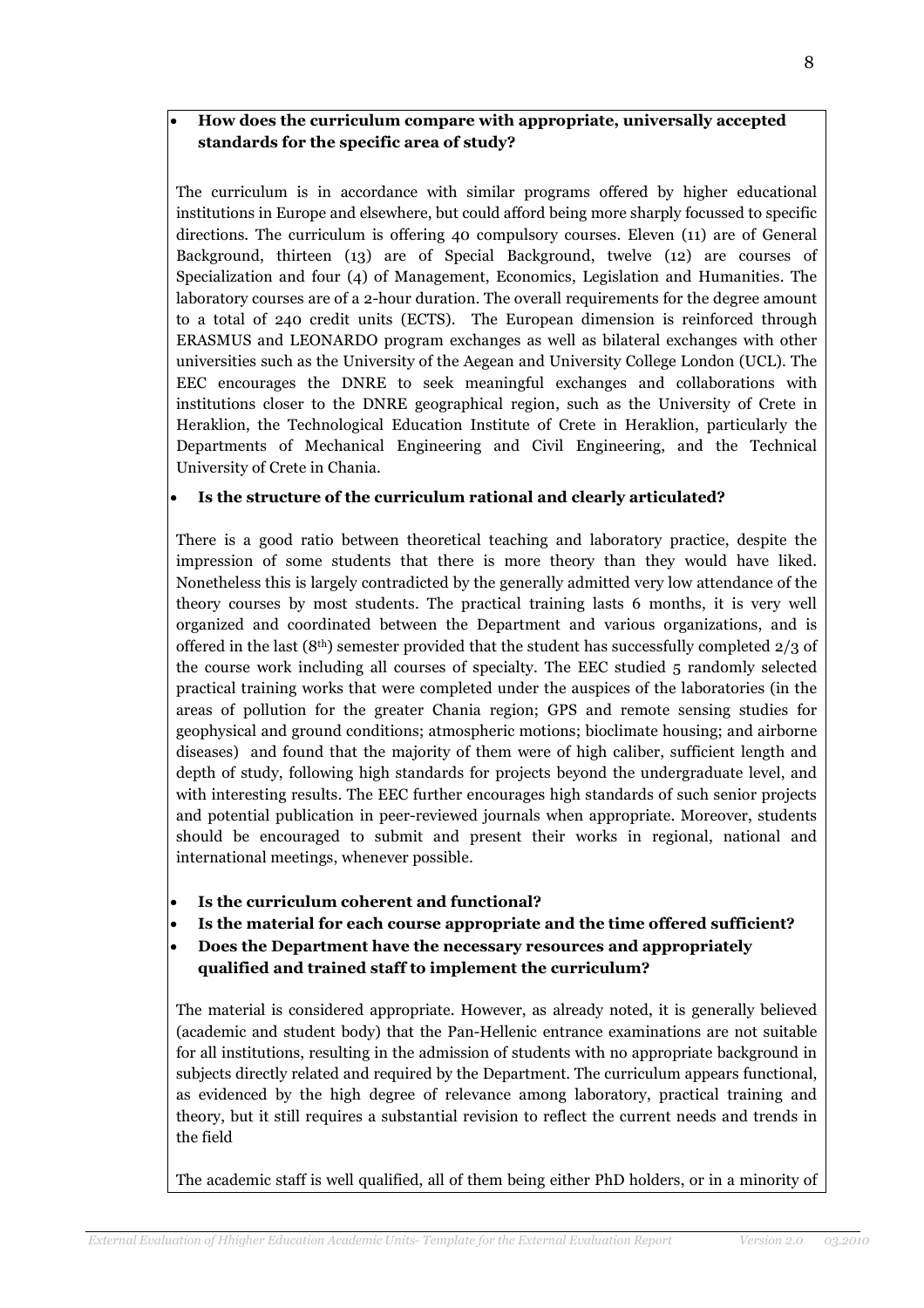cases currently pursuing their PhD studies. The permanent faculty members cannot cover all the teaching requirements including, notably, laboratory courses. Therefore, there is a need for external, part-time staff. This could be partially alleviated by transferring excess faculty members from other institutions and also by establishing formal post-graduate Master's programs. There is a definite lack of technicians, which obliges the faculty members to perform technical tasks, at the expense of their regular duties.

The infrastructure and equipment are more than adequate, while the newly acquired building provides a spacious and modern work environment. The Department has a modern auditorium and very good classroom facilities. The library serves the two departments of TEI Chania and is open from 9:00 to 19:00. It is equipped with teaching material (textbooks) relevant to the subjects of the Department which can be borrowed by the students and staff. Otherwise there is no updated material suitable for research work. This is expected, considering that two small departments cannot face the costs of an updated research library. The students have free access to electronic literature (through HEALLINK which includes several thousands of research journals, books etc.) and course material (eclasses). However they do not appear to use the premises. They prefer to access the electronic material from their personal or laboratory computers. The library staff (three persons) is friendly and efficient. SUGGESTION: The EEC suggests that the department should consider ways to save manpower by changing the scope and the mode of operation of the library and move more to electronic holdings. (For example it could be open only a few hours a day; enough for the students to borrow and return hard copy books, while they access e-material for most hours on their own).

## **RESULTS**

- How well is the implementation achieving the Department's predefined goals and objectives?
- If not, why is it so? How is this problem dealt with?

Based on the Department's systematic and substantial statistics and our own perceptions from meetings with alumni and service / industry representatives regarding employment opportunities of the graduates, the implementation achieves the aims of the curriculum to a high degree. Even in the current economic situation, around 40% of the alumni are employed in sectors relevant to their studies, and 9% are pursuing post-graduate studies, i.e. approximately 50% are in a satisfactory situation from the perspective of training conditions; however, the other 50% or so (39% work in sectors outside their main training and 12% are unemployed), either work in jobs totally irrelevant to their training or are unemployed. The DNRE graduates face better than average Greek employability conditions, due to the relevance of the overall DNRE training to market needs, however, the EEC notes that even this improved situation is a serious long-term issue that faces graduates. The publication of notes and textbooks including some translations of established Englishlanguage textbooks by the educational staff and the well-implemented practical training contribute to the excellent professional acceptance of graduates by the natural resources and environment sectors. The average time to graduation is 6.6 years and the average grade at graduation is 6.7 (out of 10) with a decreasing trend. The proportion of stagnant students who are not advancing in their studies is high while students dropping out of school within 2N (8) years is 44% (according to data presented by the head of the Department). The low grade of the degree reflects mainly the inadequate science background of the incoming students and the poor performance in the entrance examinations (the current system of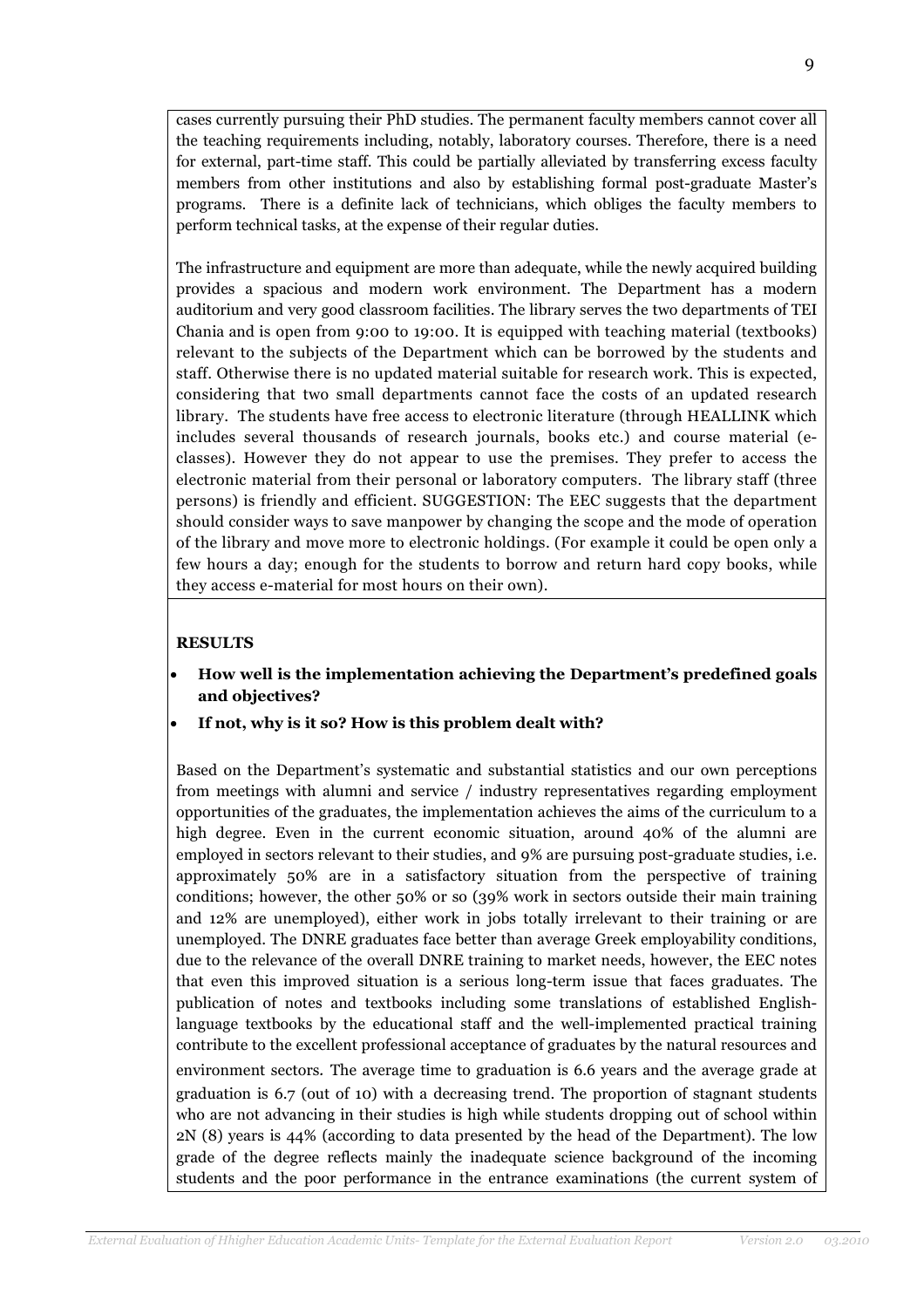admissions requires substantial pan-Hellenic changes). It is expected that the newly voted Framework Law will shorten this period and the EEC hopes, may address all related issues.

# • Does the Department understand why and how it achieved or failed to achieve these results?

The Department is fully aware of the pros and cons of the curriculum and the systemic problems stemming from the current admissions policies prevalent in all Greece. It has already taken an active role in strengthening the Department's contribution as a major contributor to the economic development of the region. It is aware of the current trends in renewable energy and sustainable development in Crete. In order to achieve these goals the Department recognizes the need for continuous upgrading of human resources and infrastructure. The Department is aware of the need for further improvement in the curriculum and aspires to extend its undergraduate offering with a postgraduate program independently through the newly revised law. A major cause for the extension of studies or complete failure to graduate is the admission to the institution of students for whom this orientation was not their first choice. The Department considers as disadvantages causing administrative and educational problems the small number of permanent academic staff, the low number of technical staff, and the distance from Heraklion and the resultant dependence of administrative procedures from the TEI headquarters in that city. The number of students enrolling each year should be fixed, and should reflect the actual capacity of the Department.

# IMPROVEMENT

# • Does the Department know how the Curriculum should be improved?

The department has postponed the adaptation of the curriculum until the new Framework Law would become operational. The EEC encourages the DNRE to proceed with curriculum improvement independently of any such legislative changes. The curriculum should be in harmony with new developments in research and technological advances in the field of natural resource and environmental management and the department should continue to be receptive to the feedback of the industry.

# • Which improvements does the Department plan to introduce?

The Department intends to implement plans that assure the development of the curriculum as stated above. This should proceed as soon as possible, as the current conditions discourage innovation among the capable staff. However, given the current economic situation in Greece, affecting all universities, the Department should pursue alternate strategies to assure on-time implementation.

# B. Teaching

# APPROACH

• Does the Department have a defined pedagogic policy with regard to teaching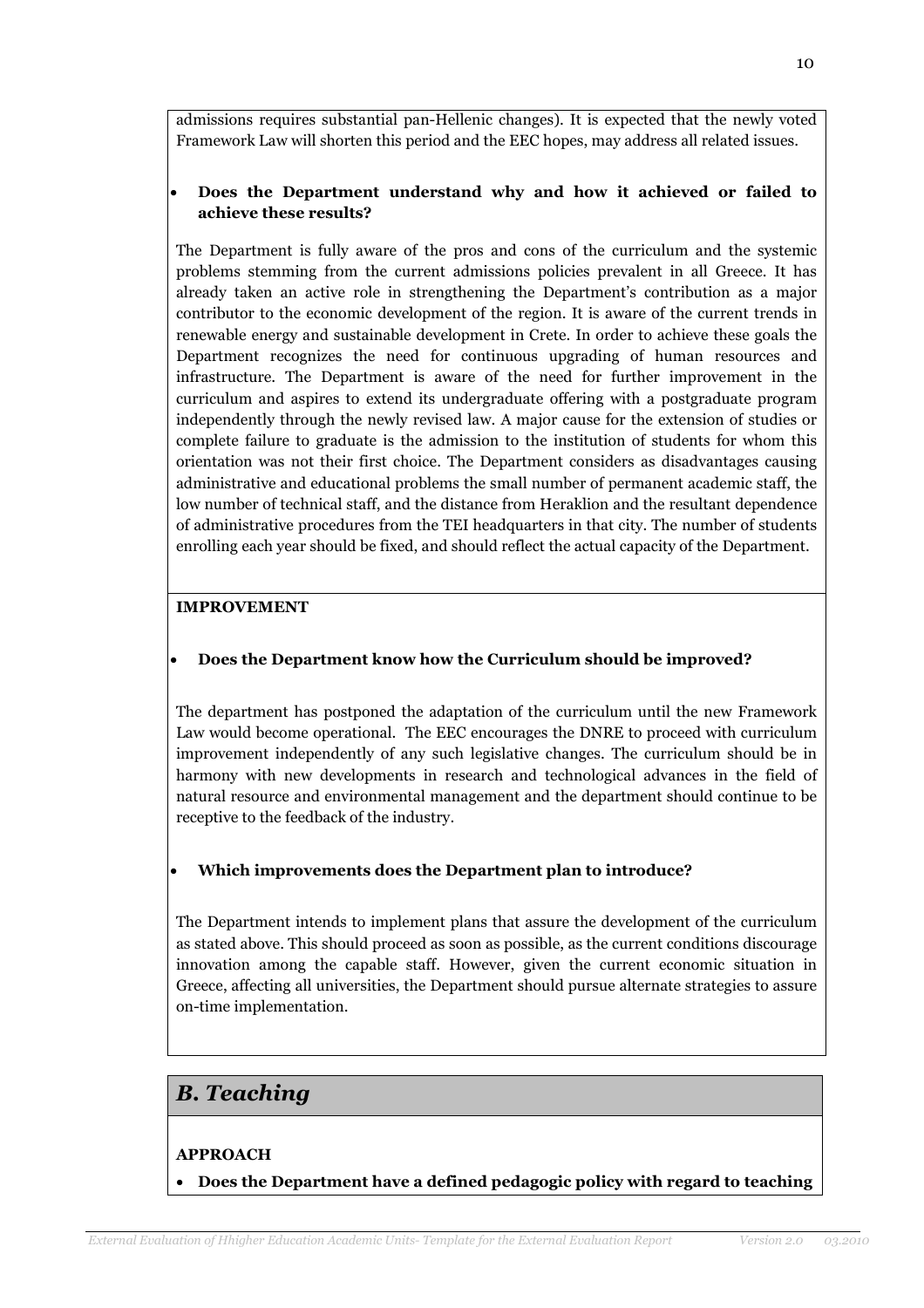#### approach and methodology?

### Teaching methods used

The methods used for teaching include lectures, laboratory exercises and field trips for the application of theoretical knowledge. The teaching aids include powerpoint presentation as well as a dedicated e-class platform. Other methods of instruction include seminars and guest lectures for specialized topics. In addition to the seven teaching semesters, there is one semester of practical training in private or public enterprises (10 ECTS), and completion of a diploma thesis (20 ECTS). Attendance in lectures is very poor (around 17%) as a result of optional attendance. Although this is a pan-Hellenic problem, the EEC believes that the various institutions should seek to find ways to resolve this problem for the benefits of education the students receive, possibly by establishing a maximum percentage of absences in order to be able to take an examination. The student body, acknowledging the usefulness of attendance to the lectures, stated that they would seriously consider the matter in case that compulsory attendance was established as part of the course grade. Although elective courses were eliminated in 2011 to reduce the overall number of courses, the EEC strongly recommends the introduction of some electives even if this will require the merging of existing courses. Elective courses can often better address changing conditions in the market, in developing technology and relevant applications and as such should not be regarded as unnecessary commodities.

#### Teaching staff / student ratio

According to the IER the ratio of permanent academic staff to students is 1:42, which seems to be adequate. However, the established, according to Greek educational law, high teaching load, particularly at lower levels, is a significant impairment of long-term scientific and training productivity.

#### Teacher/student collaboration

According to the IER faculty members are available to provide advisory work to students during publicized office hours. Students are also welcome to meet with faculty before and after lectures or labs. The EEC found this to be accurate based on communication from the students. The students appear to be satisfied with their collaboration with the faculty who make themselves available for consultations outside scheduled times. The same was reported emphatically by the alumni of the department. The overall small size of both faculty and student bodies results in an informal, friendly, ease-of-access "family atmosphere", without though compromising the high standards of research and applications in some laboratories and work supervised by the top researchers at DNRE. There are differences in the quality of research in different groups within the Department and efforts should be made for equal accessibility of all students to all faculty researchers to assure students have a variety of choices.

#### Adequacy of means and resources

The EEC found that the existing lecture rooms are very well equipped. All laboratories are equipped with modern and sometimes state-of-the-art instruments for the needs of instruction in addition to research. The facilities of the library and the pertinent literature are adequate for the needs of the students. The overall teaching facilities of the department are considered adequate, functional and of good quality, and completely cover the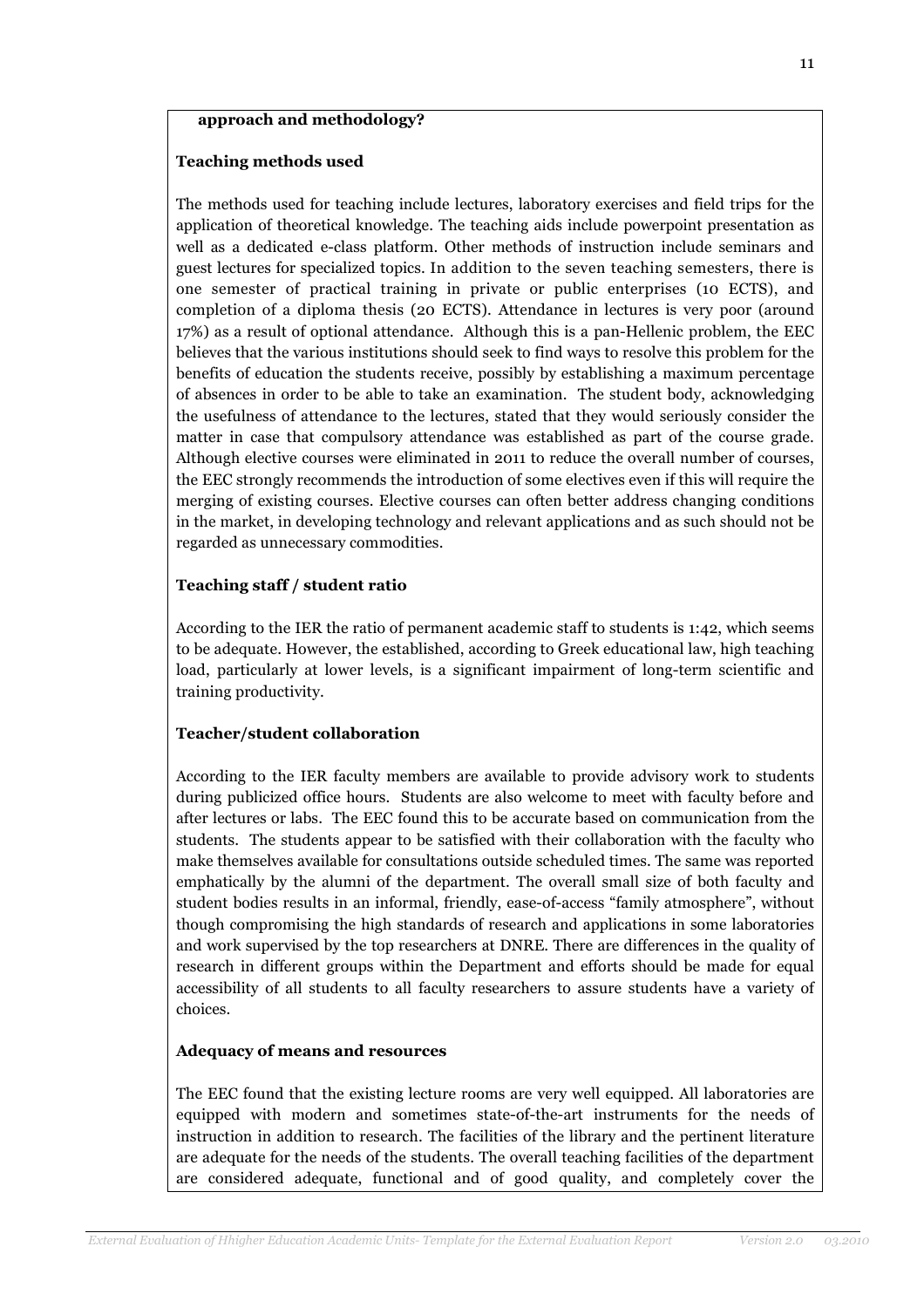educational needs of the students.

Books and other teaching material inspected appeared adequate. Teaching material is upgraded and updated quite often. The Department was successful in including in EVDOXOS a number of teaching aids (notes, textbooks, etc.) making available to the students optional and supplementary educational materials. Teaching aids are updated regularly with new scientific and technological knowledge.

### Use of information technologies

Some lectures are presented using multimedia educational technologies, primarily powerpoint. In addition, access of materials using the internet (e-class platform) is established. Educational multimedia technologies are used in the laboratories, including video presentations. Efforts should be made in the future for continuous access to new and developing technologies to assure teaching effectiveness and access to state-of-the-art tools.

### Examination system

The examination system is considered satisfactory. Exams are mainly written and an important portion of the material, especially in laboratory courses, is evaluated through individual written homework assignments and lab reports. Some of the exams are in electronic form. The type most frequently used is the essay type, although other forms, such as true/false and multiple-choice questions are also used.

Actively participation in lectures and particularly in lab sessions and field practice constitute an important part of the overall grade. All exams are proctored. It is required that the evaluation procedure and schedule are communicated to all students at the beginning of the course, and all students are evaluated in the same way.

In cases of learning disabilities special arrangements for examinations are made. Some of the examinations are conducted orally. The diploma thesis defence takes place in the presence of a three member committee, including the major advisor of the student.

The EEC finds this examination system with all its characteristics to be representative of an educational program of high calibre.

## IMPLEMENTATION

## • Quality of teaching procedures

The teaching methods utilized by the faculty are consistent with those used in other academic and technological institutions. Multimedia, board, intranet, lab- and field work are some of the means available for teaching. The EEC believes that faculty members utilize appropriately all means available for teaching. Instructional technologies are fully used by all faculty members.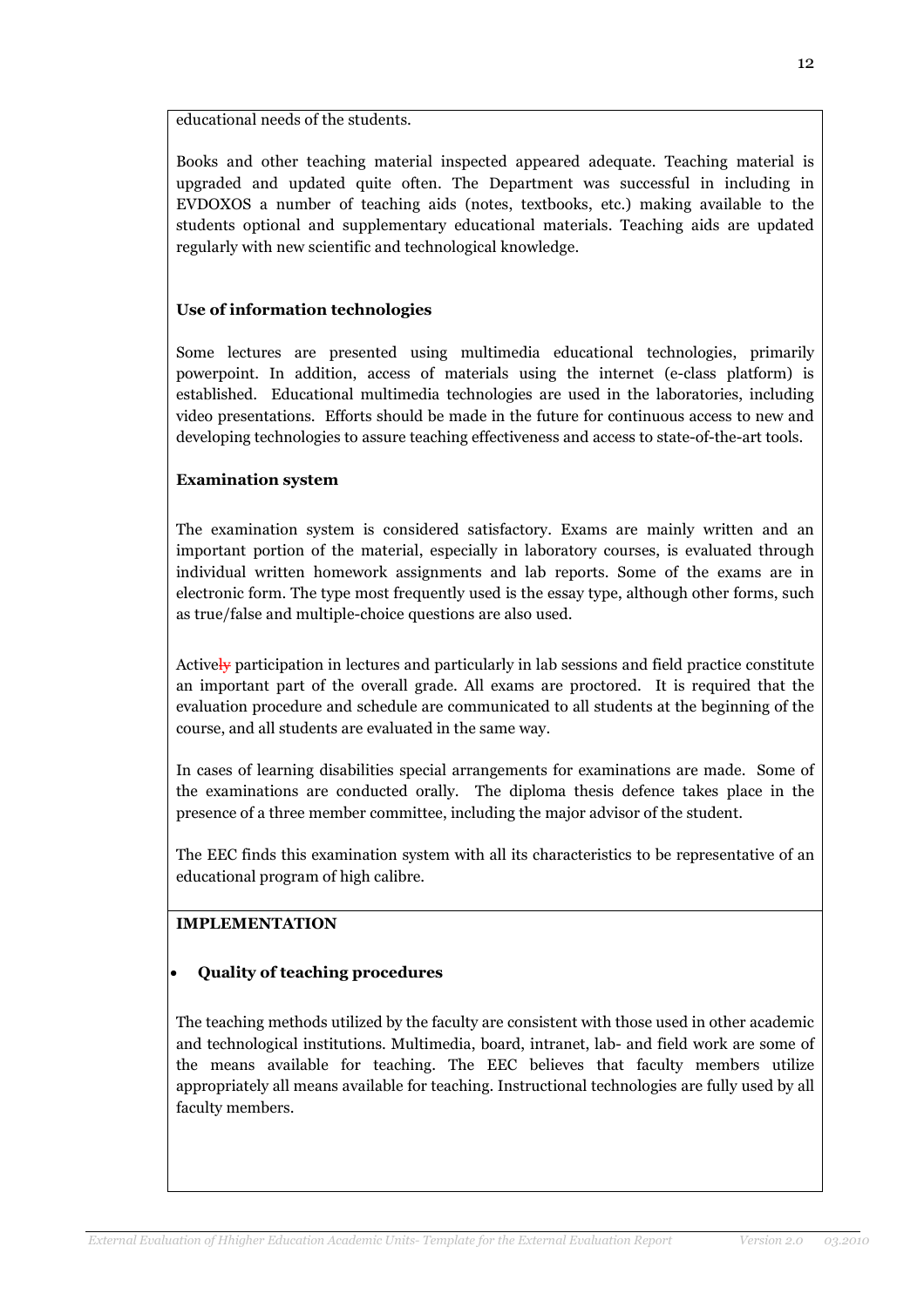## • Quality and adequacy of teaching materials and resources

The EEC believes that the teaching material is adequate. Books and other teaching materials may be considered adequate. Teaching material is upgraded and updated quite often. As noted above, the Department has included in EVDOXOS a number of teaching aids. The library is adequate and appropriate for the needs of students; however, more consistent and timely funding would increase modern access to electronic journals and other resources, even reducing the current costs of hard-bound material. The EEC comments favorably on the laboratory safety measures designed and followed by the Department's staff.

# • Quality of course material. Is it brought up to date?

According to the IER, the content of each course is renewed every five years as approved by the general assembly of the department. The teaching process is periodically evaluated and improved in terms of technique, enrichment of content, and development of new teaching materials.

# • Linking of research with teaching

Novel technology and relevant research findings are incorporated whenever course material is updated and/or upgraded by the faculty. Students are introduced to research results through bibliographic search during their thesis preparation. The involvement of students in applied or basic research is adequate but should continue to increase and the Department should recognize in concrete ways professors who are productive in research in order to encourage high standards and reputation. To this effect, the Department should apply standards accepted in research institutions, such as citation indices, publications in peerreviewed journals, international reputation, invitations to international conferences, total number of peer-reviewed articles, etc. to recognize productive faculty and to give them the means to retain their competiveness. Unfortunately, often in Greek institutions of higher learning, lip service is paid to high standards without the commensurate resources and recognition that should be afforded to productive faculty. The Department should strive to continuously increase its own productivity and this can only be accomplished by recognizing productive faculty. Therefore, the EEC recommends that a greater involvement of students should be sought particularly in the high calibre research programs such as geophysical and atmospheric as well as pollution monitoring and control programs.

## • Mobility of academic staff and students

Although ERASMUS provides for mobility of both students and teachers its utilization is limited. Students have expressed their willingness to participate provided that certain economic constraints are alleviated. On the other hand, although faculty recognizes the usefulness of the cooperative program, the small number of permanent academic staff prohibits their active involvement.

The EEC believes that the Department would benefit from stronger participation in mobility programs. The office responsible for ERASMUS (and practical training) keeps proper and updated records. However, what is missing is the active and continuous promotion to the students of the importance (to their education and their professional opportunities) of the programs which open windows to the real world. A problem related to educational and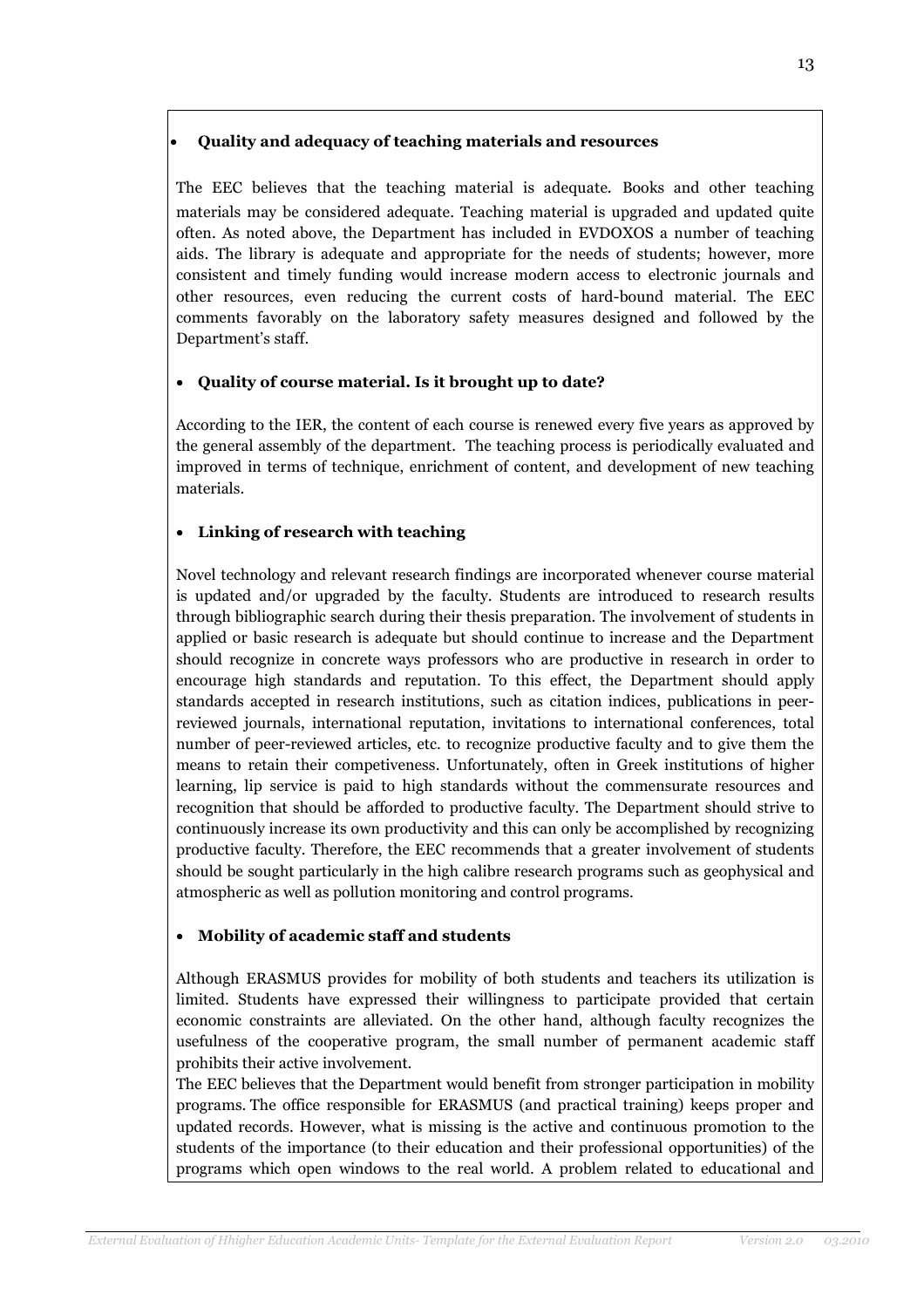professional mobility is that most of the students do not have a working knowledge of English (or of another international language). SUGGESTION: The EEC believes that a very important professional (and academic) resource for the Department's graduates is the knowledge of English. The Department should establish a language test which should be a prerequisite for graduation.

## • Evaluation by the students of (a) the teaching and (b) the course content and study material/resources

Students communicated their desire to the EEC for more practical training as compared to theory. Teachers' performance was evaluated by the students for the 2008-2009 academic year. A questionnaire distributed among students on a 1-5 scale (1 being poor, 5 very good), received a 17% participation of all students registered. The averages for the following four categories were as follows: was the material covered in line with the stated goals of the course? (3.9); were the goals of the course clear? (3.9); was the professor fulfilling his duties? (4.0); how do you evaluate the contribution of the laboratory assistants for better understanding of the course material? (3.9). The evaluation of the instruction is conducted for each course. In their self-evaluation, the participating students rated their attendance of theory courses at an average score of 3.8 and of laboratory courses at 4.8 (near the maximum of 5, as expected from lab courses whose attendance in compulsory). The EEC feels that this evaluation system can help to improve teaching approaches and promote the use of innovative and more efficient teaching techniques.

## **RESULTS**

## • Efficacy of teaching

The quality and effectiveness of teaching evaluated by the students during the last academic year 2011-2012 was rated as high (around 4) on a scale from 0 to 5. Another measure of the high effectiveness of teaching is the accomplishment of strong ties with the industry, and public organizations, which has been already mentioned before (around 40 placement organizations). As stated in the IER and verified in interviews with students, the communication and cooperation between students and faculty members are quite high. In this connection, the establishment of the concept of a Professor-Counselor (or Tutor) is encouraged, although there is ample scope for improved teaching effectiveness of this institution.

The teacher/student ratio for lectures is 42, which is considered satisfactory by the IER, whereas for the laboratory courses it is much better (2 instructors per  $12 - 20$  students depending on infrastructure and risk aspects of each lab course).

## • Discrepancies in the success/failure percentage between courses and how they are justified.

Discussions of the EEC with faculty members revealed that most of the students entering the institution are weak in basic science background in subjects such as physics and chemistry as well as mathematics. In fact, these subjects cause relatively high rates of failure early in studies. There is a strong belief in the Department, which is shared by the EEC, that these deficiencies result from the inherent limitations of the system of pan-Hellenic examinations. The Department as well as the EEC strongly suggest that subjects, such as physics,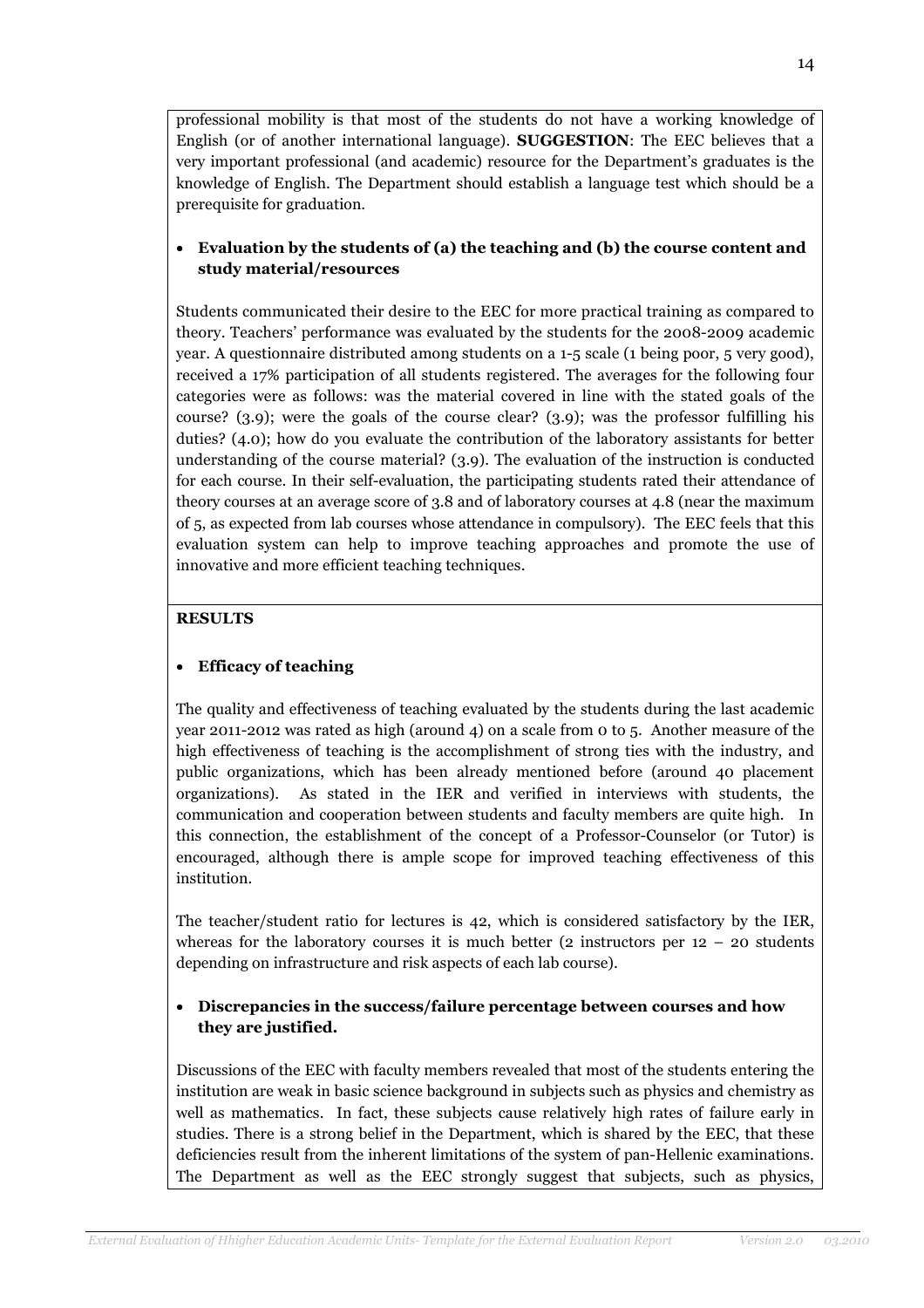mathematics and chemistry, should be included as requirements in the entrance examinations for environmental and geophysical studies.

## • Differences between students in (a) the time to graduation, and (b) final degree grades

According to the DNRE, the average time to graduation is 6.6 years and the average diploma grade (2008-2011) is 6.62. According to the DNRE the proportion of students who do not complete studies within 2N (8) years has increased from 12 to 21% from 2008 to 2011. In the opinion of the EEC the graduation rate and graduation grade, although mediocre, reflect procedures followed for entrance examinations and the, until recently, excessive number of courses required to be completed for graduation.

## • Whether the Department understands the reasons of such positive or negative results?

The efficacy of teaching is attributed to the excellent preparation and enthusiasm of the teaching faculty and high level of collaboration between students and faculty. The Department recognizes that the unsatisfactory trends of the time to graduate and obtain the diploma grade are common to other departments and are related to the drop of the minimum threshold of 10 for entrance to higher educational institutions, along with allowing students with poor background in science and mathematics to enter the Department's studies. The Department as well as the EEC strongly suggest that subjects, such as physics and chemistry, should be included in the entrance examinations for the relevant subjects. Another reason presented was the very low attendance in lectures sometimes reaching the level of complete lack of attendance by students. Moreover, the high number of stagnant students is also a reflection of the lack of prerequisites that is largely characteristic of higher education in Greece. The Departments also recognizes that the unavailability of institutional housing for the financially more deprived students forces some of them to work, thus resulting in longer periods of time for graduation.

#### IMPROVEMENT

- Does the Department propose methods and ways for improvement?
- What initiatives does it take in this direction?

According to the IER, the Department has proceeded to implement teaching evaluations by students on a permanent basis. Encouraging the students to attend consistently lectures and not only the compulsory laboratory courses would result in higher rates of student success, minimizing the average number of semesters required prior to graduation.

The Department recognizes the high number of courses required for graduation impacts negatively the time to graduation and has moved to decrease these courses from 51 down to 40.

Improvement is also sought through the continuous exposure of the student community to scientific and technological events.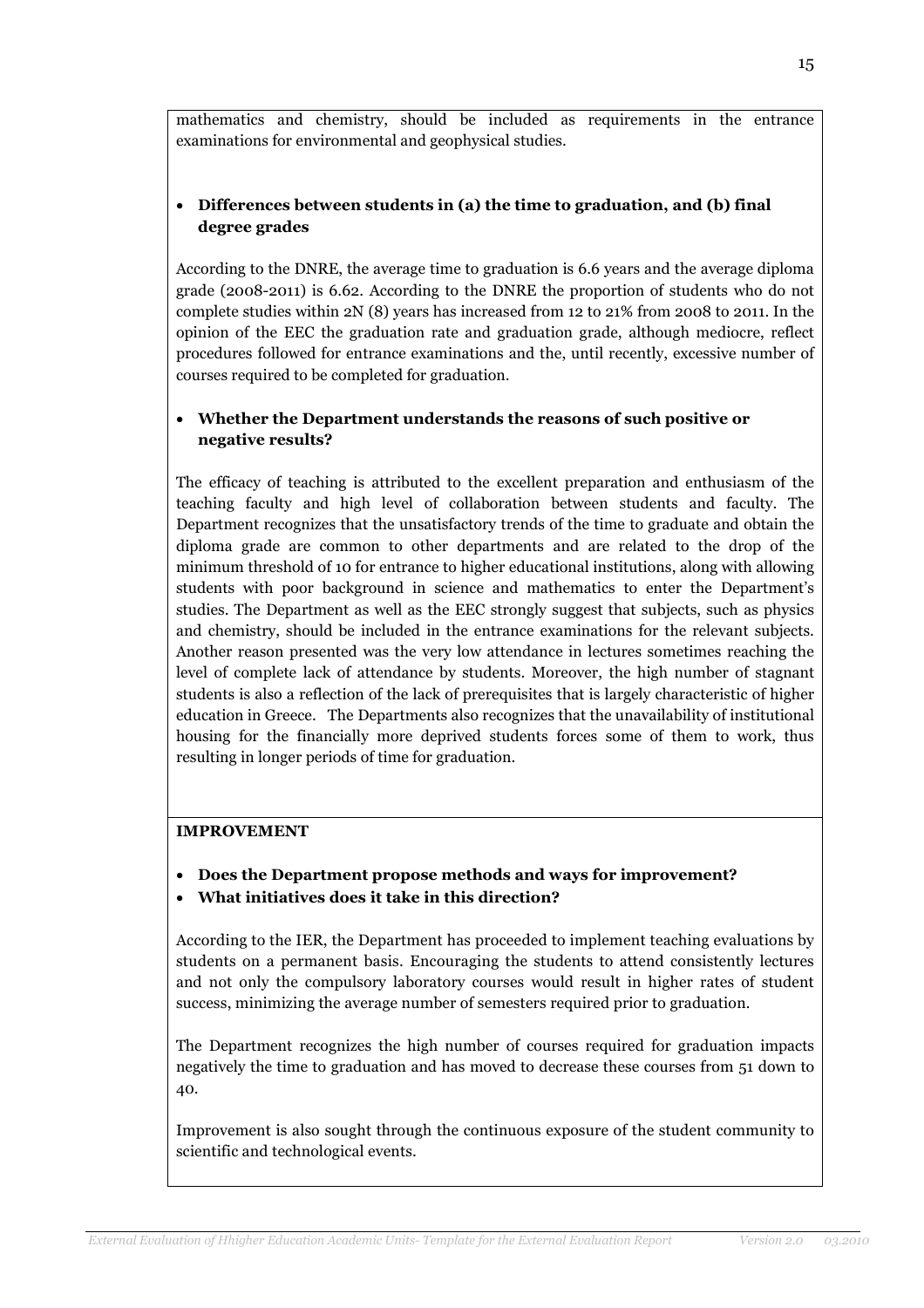The efforts resulting in more student mobility and professional placements shows that the Department is already moving strongly in the right direction.

Any efforts for improvement are also strongly associated with the availability of the appropriate number of incoming students based on the capacity of the Department for training. The IER points to a maximum number of 120 freshmen every year which in the opinion of the EEC appears to be realistic.

Strategic planning of the department will include the modernization of the educational process with support of innovative teaching and learning based on international standards. To this end, it is recommended that the Department keep up with innovations in teaching, perhaps assigning some faculty to the task to follow such improvements as they occur. Another initiative involves the possibility of adjusting the curriculum with new courses to match the needs of the profession more closely, based on information directly from the industry. The promotion of student mobility at the international level and increase of international collaborations will also contribute to the overall improvement of the department's performance. The department strongly desires the establishment of its own independent Master-awarding graduate program. The EEC strongly agrees with this goal and encourages the Department to seek innovative approaches, including initial collaborations with national and international universities, as a first step.

# C. Research

# APPROACH

# • What is the Department's policy and main objective in research?

The department follows the policy set by the TEI. Research objectives are defined primarily by research interests and specialization of the faculty members. The Department, although oriented towards education, it encourages and promotes applied research activities. We believe that good education and research should include the entire spectrum of research, from fundamental to applied research. The results in this area are more than satisfactory considering the overall high number of publications and citations despite the insufficient state funding for research in Greece. It should be pointed out though that the high number of publications is due to the productivity of a few faculty members.

The permanent faculty members have developed research initiatives in their respective fields focusing on the applied technological part of research, exploiting their own facilities and also cooperating with other institutions within Greece and beyond. The Committee believes that certain labs are very well equipped for research purposes. The number of research technicians is only two and this is one of the disadvantages for performing research activities.

# • Has the Department set internal standards for assessing research?

There are no internal standards for assessing research presented in the IER. We believe such standards should be clearly defined. All research performed is funded by either national or international agencies indicating that the Department has adopted the standards of quality of research set forth by those agencies in order to be successful in supporting research projects.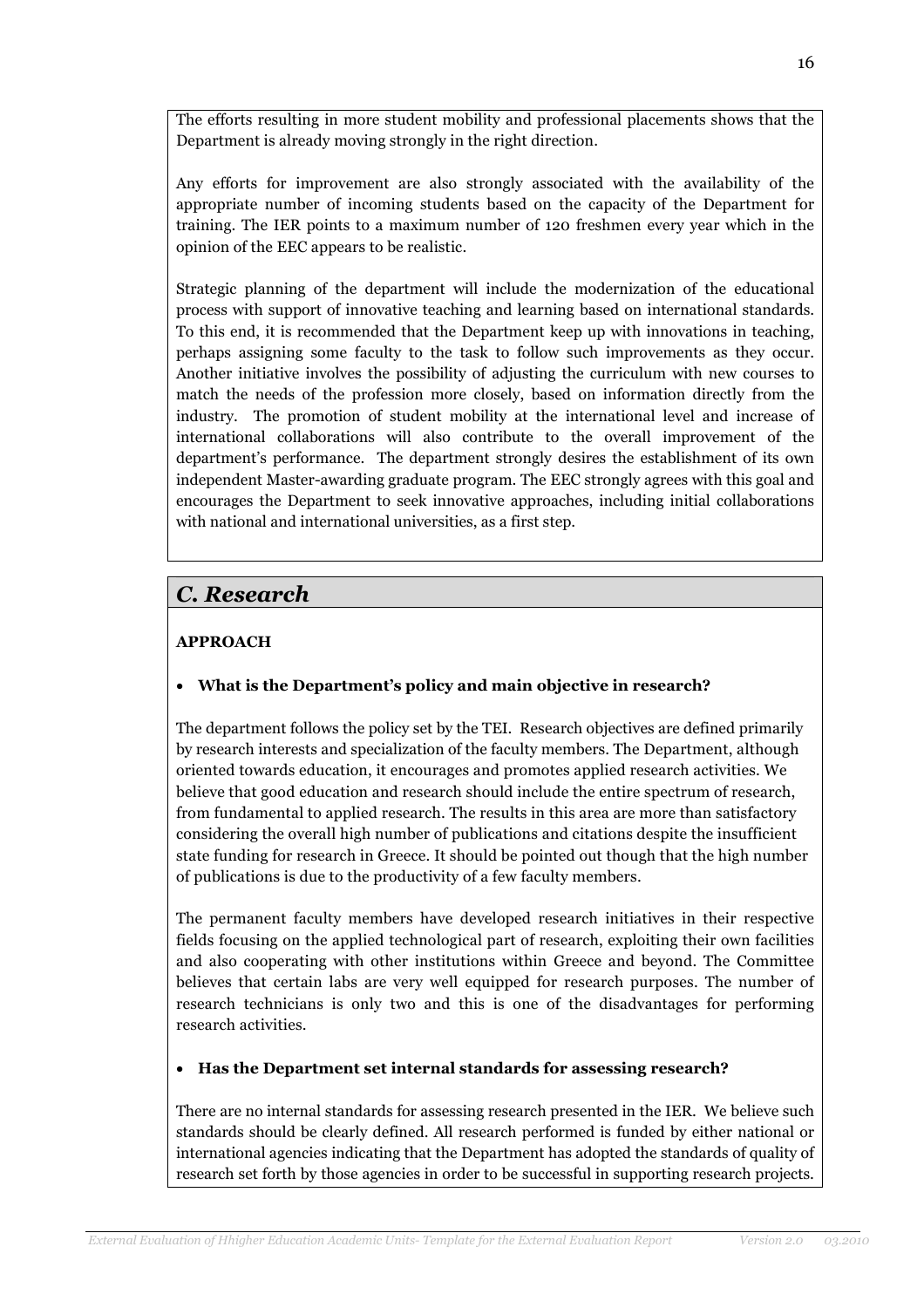It should be noted, however, that this is not enough: Productive faculty should be recognized and supported and not assumed that everyone performs at the same level.

### IMPLEMENTATION

#### • How does the Department promote and support research?

The EEC's understanding is that the research record of a faculty member is a decisive factor for tenure and promotion considerations. The Department promotes the organization of thematic conferences and seminars for the scientific community and the natural resources, environment and renewable energy sector often in collaboration with regional and national authorities. It also cooperates with a number of national and international universities and research centres. Research findings are utilized in teaching and in the training of students. Results from research have been successfully transferred to the natural resources and environment sector, especially in the geophysics, water and soil quality and renewable energy areas.

### • Quality and adequacy of research infrastructure and support

The level of research activity is more than satisfactory, given that the Department faculty as part of a TEI have high teaching and service workload. Inhibiting factors for the increase of research projects are the lack of their own postgraduate program, the limited number of permanent faculty, the lack of technical personnel and low state funding. The labs, with the exception of the computer lab, are very well equipped but in need of additional technical staff. It is worth noting that the Department has recently acquired a new building whose spaces meet the requirements of modern research laboratory facilities in addition to laboratory instruction. However, since there is no strict separation between research and teaching lab space research activities are subject to disruption during laboratory exercises. Overall the space is still somewhat restricted and in need of expansion. On the other hand most research equipment and instrumental facilities are modern and of high calibre (particularly for the Geophysics and Seismology and to a great extent for the Quality Control of Water and Soil Resources) thanks to the respective labs' involvement in competitive external research projects, which provide the major part of financial support.

#### • Scientific publications

During the last seven years (2007-2011) the active faculty (N=15) published 129 peer reviewed journal publications, 15 non-reviewed publications and 164 peer reviewed communications in national and international conferences and collected 1601 citations over the same period, as set out in the updated IER (Tables 15 and 16). Given the available research facilities and the amount of time devoted to teaching and administrative tasks, in addition to the mainly technological and educational character of the TEIs as opposed to the Universities, the publication levels of the faculty members are quite satisfactory (although, again, we note that relatively few members publish most of the publications).

#### • Research projects

The faculty members are actively involved in submitting proposals for obtaining competitive research projects and funds. During the last years (2008-2011), 14 active faculty members were involved in competitive research projects. From among them 60% were coordinators in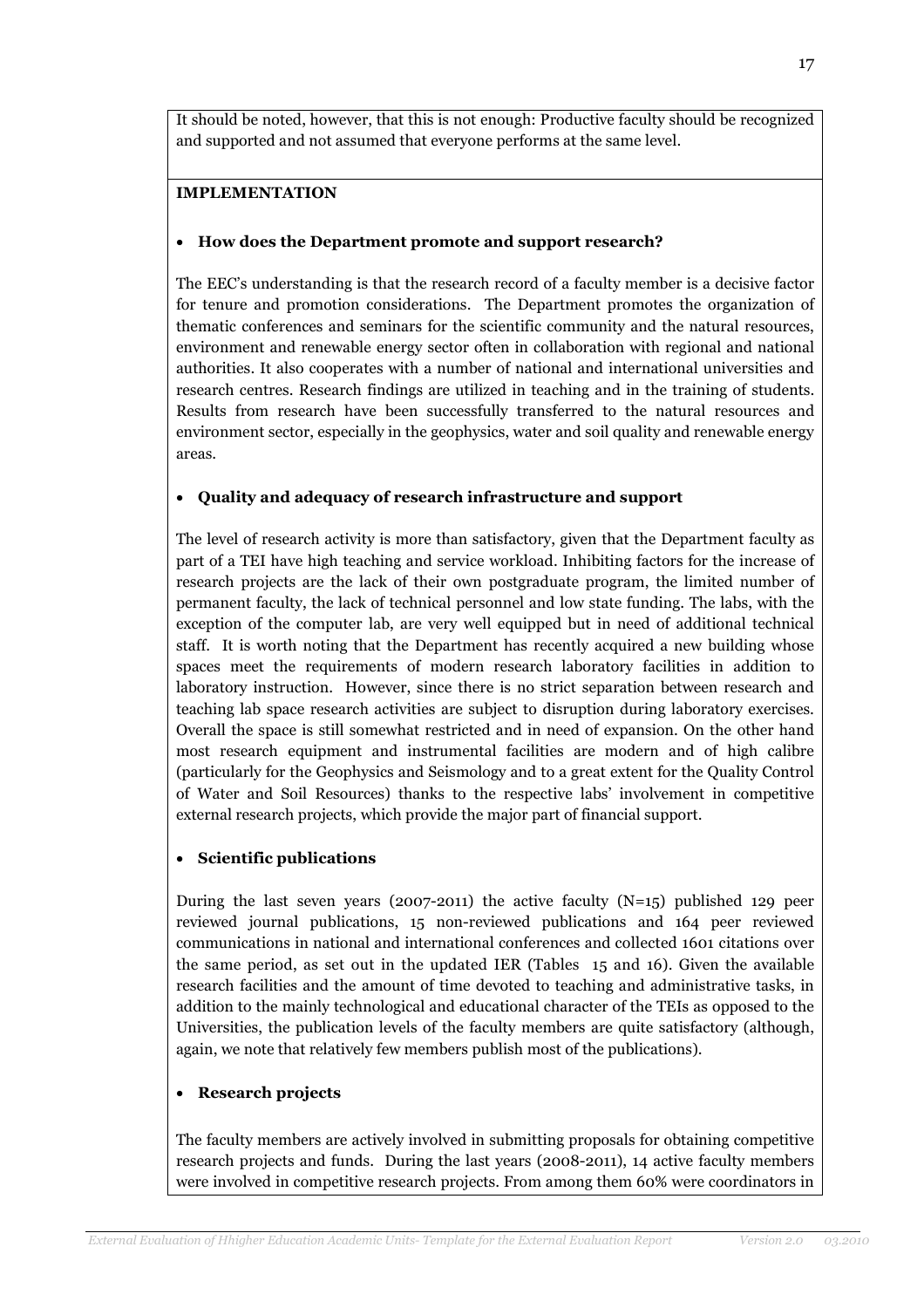at least one project. The EEC was pleased to discover that although the DNRE represents only 5% (1 amongst 18 departments) within the TEI of Crete, it was able to win competitive funding in 14 Archimedes (I and II) projects, i.e. 25% of the 56 Archimedes projects financed at the TEI of Crete. In addition, 2 out of the TEI's 3 Thales projects (major multi-partner research consortia) were also won by the DNRE as were 3 Heraklitos projects for Ph.D. thesis support – all of them based on evaluation by international panels of experts. As pointed out in the IER (Table 17), in the period from 2005 to 2011 the Department had 19 participations as coordinator and 59 as partner in international competitive research projects, 47 and 72 for national projects. In the last year, several other projects have been submitted awaiting evaluation in national and international competitive program calls. Additionally, faculty members participated as partners of research teams in a number of projects in collaboration with other TEI and universities. We support and encourage higher numbers of submitted proposals to national and EU agencies given the widespread research budgetary cuts.

## • Research collaborations

Studies have been conducted through collaborations with the regional government agencies, including a series of seminars and presentations focused on the development of renewable energy systems and the assurance and monitoring of water resource quality Research collaborations include national and international institutions, i.e. the Universities of Ioannina, the Aegean, Patras, Harokopion University, the Agricultural University of Athens, Democritus University of Thrace, as well as the Universities of Manchester, Glasgow, Portsmouth, Greenwich, Brunel, University College London and Goettingen.

## RESULTS

## • How successfully were the Department's research objectives implemented?

The departmental research is primarily focused on solving problems of natural resources and environmental management in the region of Crete and Greece, but some laboratories have been successful in expanding the scope of their research to the entire Mediterranean region and beyond, and applying goals from fundamental to applied research. The internal evaluation report refers to the limited degree of participation of students in research and is dependent on the requirements of each research project. Nonetheless, the record shows also that the research objectives of all three sectors are advancing well, as evidenced by the metrics of papers published, research funding obtained and impact in the local and national economy.

## • Scientific publications

Given the available research facilities and the amount of time devoted to teaching and administrative tasks, the publication levels of the faculty members are quite satisfactory. Specifically, while the number of peer reviewed journal publications of the most productive faculty members range from 10 to 33 over the period  $2007 - 2011$ , i.e.  $2 - 6$  per year, the average productivity of the Department is close to 2 peer reviewed journal papers (or 5 peer reviewed publications in journals and proceedings) per faculty member and per year, which is quite good when the essentially technological orientation of the TEI is taken into account.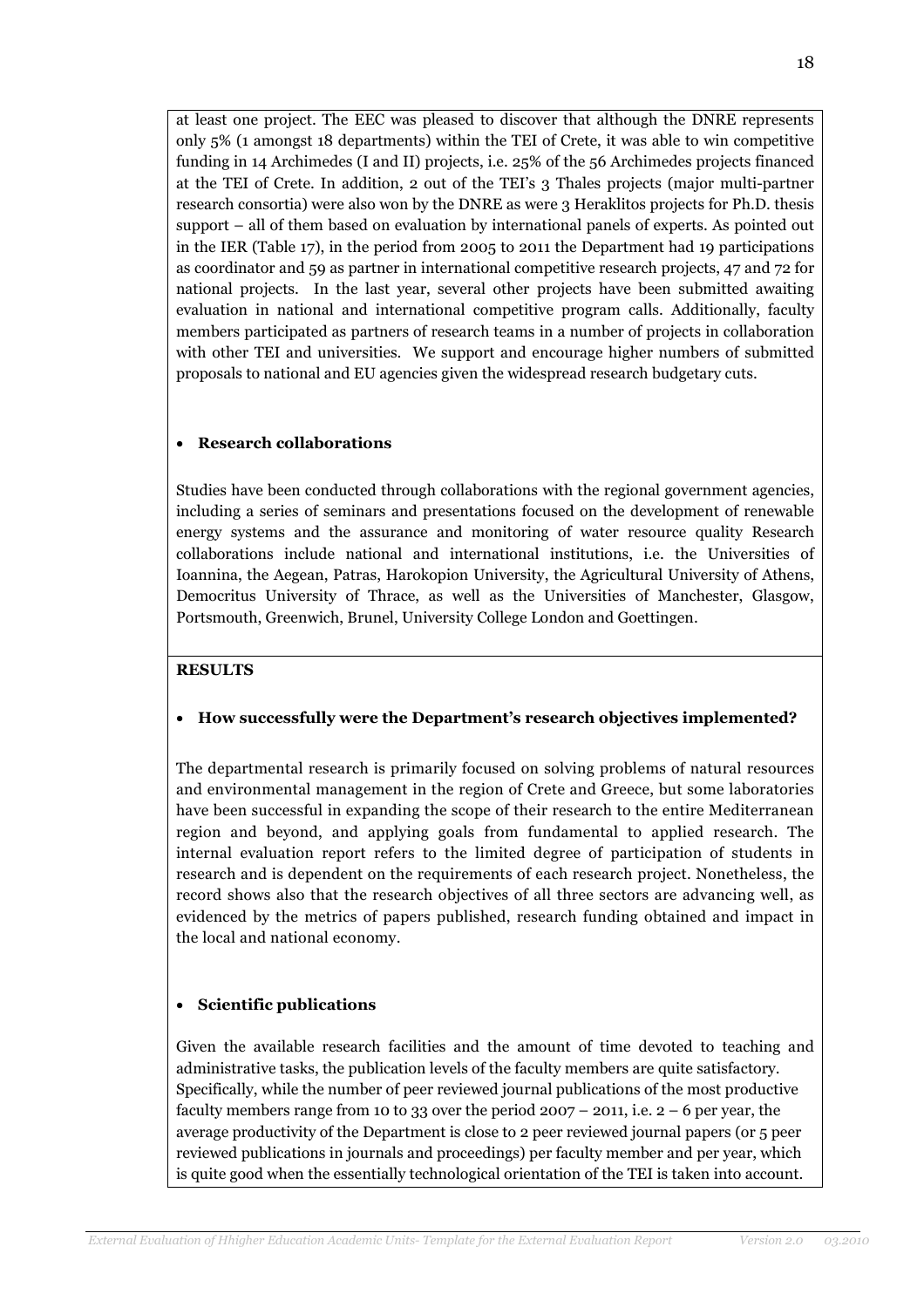## • Research projects

The faculty is actively involved in submitting proposals for obtaining competitive research projects and funds. As stated above with specific metrics, the level of successful involvement of the DNRE in national and international research projects far exceeds that of the other departments of the TEI of Crete, but it is also highly visible thanks to its presence in highimpact international efforts.

 The EEC feels that based on the content of research, results have contributed to the regional and national competitiveness of the natural resources, environmental and energy sectors and for this it commends the Department and encourages its continued involvement on this path.

# • Research collaborations

Research collaborations include national and international partnerships with scientists from a number of countries, as seen above. The EEC feels that the level of collaborations is adequate given the existing resources and overall situation but it could be further improved.

## • Efficacy of research work. Applied results. Patents etc.

Research findings are utilized in teaching and in the training of students, as expected from the primary objective of the TEI, but they go much further, as evidenced by the faculty members' publications, national and international projects and, last but not least, involvement in regional development activities for Crete and beyond, such as environmental and renewable resource management.

# • Is the Department's research acknowledged and visible outside the Department? Rewards and awards

The faculty members publish in specialized scientific journals, and their publications are well cited as mentioned above through the specific metrics. The fact that the Department collaborates in international research efforts, such as INTERREG projects, and that some faculty members are coordinators in research consortia, active as Guest Editors, etc. suggests that despite its young age, the Department is rewarded with visibility and solicitation of its research strengths. Finally, some truly pioneering research and know-how emanating from the Department, such as (a) the seismological and geodynamic assessment and prediction activities, (b) the environmental quality control of water, air and soil resources, (c) the renewable energy technologies for buildings, rooftops and greenhouses and (d) the 3D reconstruction of cultural monuments including the 'Myrtis project', are bound to help make the DNRE gain a privileged place internationally. (a) above is particularly visible internationally.

#### IMPROVEMENT

## • Improvements in research proposed by the Department, if necessary

Despite the good level of its research, the Department would like to improve its research capabilities even further. A key issue is the lack of additional permanent teaching faculty and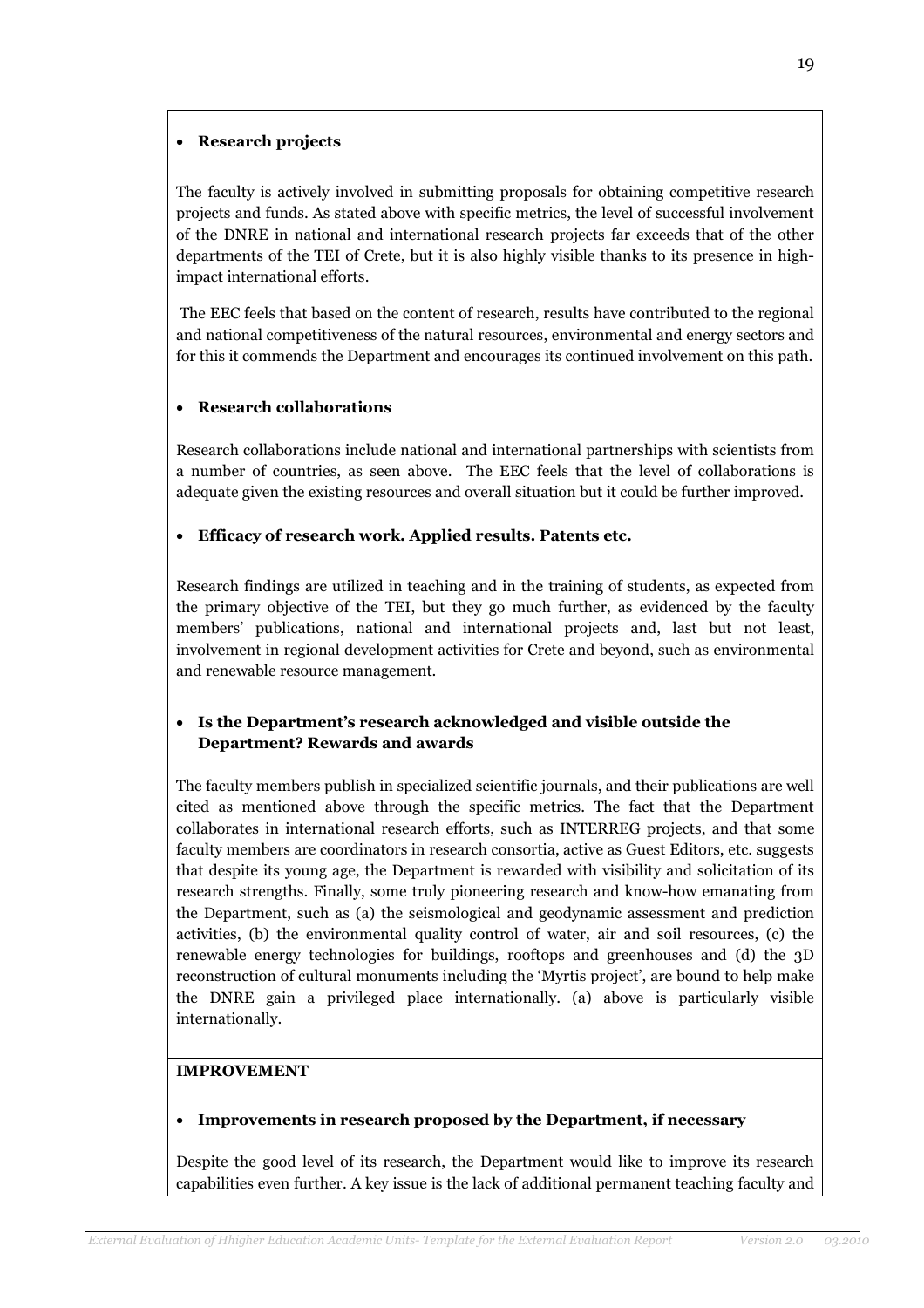of trained technicians. Furthermore, the department believes that the new Framework law on Higher Education will present opportunities to offer post-graduate degrees, resulting in the enhancement of its research potential. The EEC feels that the current relationship with the industry should be maintained and further enhanced, with more emphasis on real problems and emerging opportunities of the stakeholders. The EEC recommends the development of a clear research strategy and clear identification and definition of priorities. Going in many different directions will not suffice. We suggest to encourage and promote the already high achieving groups within the Department.

## • Initiatives in this direction undertaken by the Department

According to information presented to the EEC, the department will work towards developing an independent program of post-graduate studies, request an increase in the number of permanent faculty and specialized technical personnel, and improve opportunities of hiring of research faculty. The EEC feels that as long as the faculty evaluation is based partially on research productivity the implementation of a post-graduate program is needed. The primary duty of the faculty is to remain excellent in teaching using innovative techniques and to enhance research that is oriented towards problem-solving. The EEC believes that the Department recognizes the necessity of a more direct involvement of the renewable energy and resource management industry in solving real life problems and maintains a positive attitude towards this matter.

# D. All Other Services

# APPROACH

• How does the Department view the various services provided to the members of the academic community (teaching staff, students)

Regarding other services, such as administration, Information Technology, Library, Internship Placement, Liaison Office, ERASMUS Office and Technical Service support, the general consensus is that they are adequate. The secretarial staff is very competent and helpful. The collaboration between administration and faculty members is excellent, providing high level support to both academic staff and students. However, the Department notes the complications (delays in information dissemination, handling of various administrative and educational issues, and general decision-making) stemming from the dependence of its administration from the central TEI administration in Heraklion. It is not clear to the EEC that the geographical separation from similar departments in Heraklion (such as the Department of Civil Engineering) is sustainable. The Library, in addition to its primary function as a book lending service, provides online access to databases, e-books, and scientific journals. Its space is considered inadequate and the number of books below the desired level for the number of students served.

# • Does the Department have a policy to simplify administrative procedures? Are most procedures processed electronically?

The secretariat has made significant progress in this direction and the use of TEI-online has provided streamlining for administrative procedures. Most procedures exist in electronic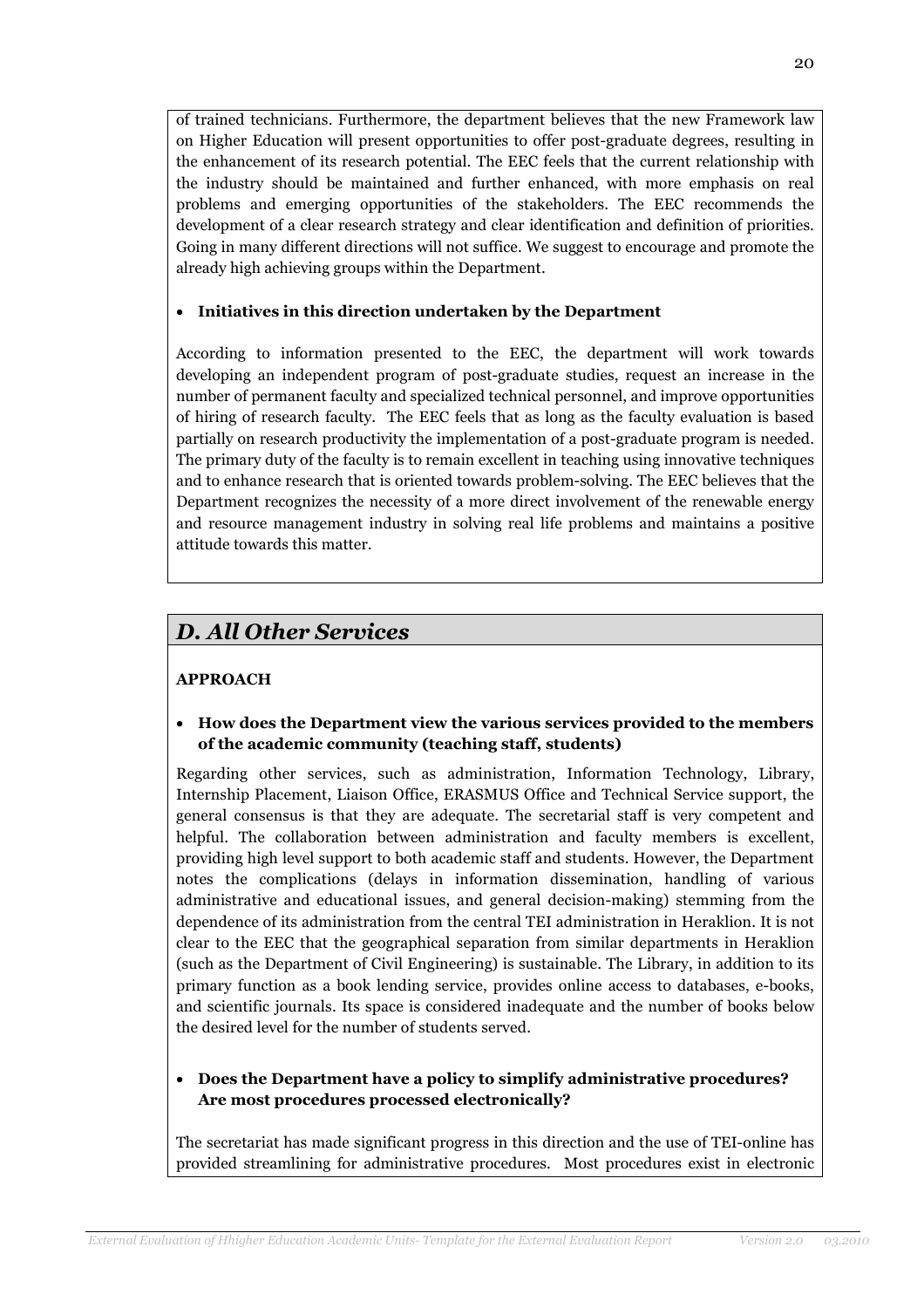form, including applications, certifications needed by students, submission of grades, etc. The Department's website is functioning well and the students are always aware of schedules (teaching, exams, etc.) and of all other procedures.

# • Does the Department have a policy to increase student presence on campus?

The student presence on campus is relatively low resulting, partly, from the lack of dormitory facilities. In view of the central TEI administration's decision (Heraklion) to stop the housing of students in hotels, the Department is pondering an institutional intervention that would empower the TEI-Branch in Chania to find an adequate solution to the problem of student housing.

# IMPLEMENTATION

# • Organization and infrastructure of the Department's administration (e.g. secretariat of the Department)

The Department's administration is well organized and supported by an effective and competent two-member secretarial staff.

# • Form and function of academic services and infrastructure for students (e.g. library, PCs and free internet access, student counseling, athletic- cultural activity etc.)

The library has a staff of three plus adequate resources in terms of subscriptions and book collections, but the latter should increase. Online access to journals exists but needs to be further enriched. Counseling services are available in theory thanks to the concept of the Professor-Counselor (tutor), which, however, should be applied more consistently in practice. Moreover the faculty is very engaged with all students, as it was found out by the EEC in its discussions with students. Students have free internet access in the library and the computer laboratory. However, there is a need to replace or upgrade the existing PC's that are obsolete. The existence of a free access at all hours in all labs related to Informatics gives the possibility to the students to use computer-based technologies.

# RESULTS

# • Are administrative and other services adequate and functional?

Administrative services are adequate despite the shortness of space (co-existence of the DNRE secretariat with the secretariat of the Department of Electronics) and have a noteworthy cooperation with the Department. The secretarial staff although consisting of only two people handles all student and faculty issues efficiently. A higher autonomy, however, from the TEI's central administration in Heraklion would make planning and implementation much more efficient. Or, alternatively, explore what duplication of services exists between Chania and Heraklion, and streamline them. The Department's web site is functioning very well.

## • How does the Department view the particular results?

There is considerable concern regarding the shortcomings caused by the absence of student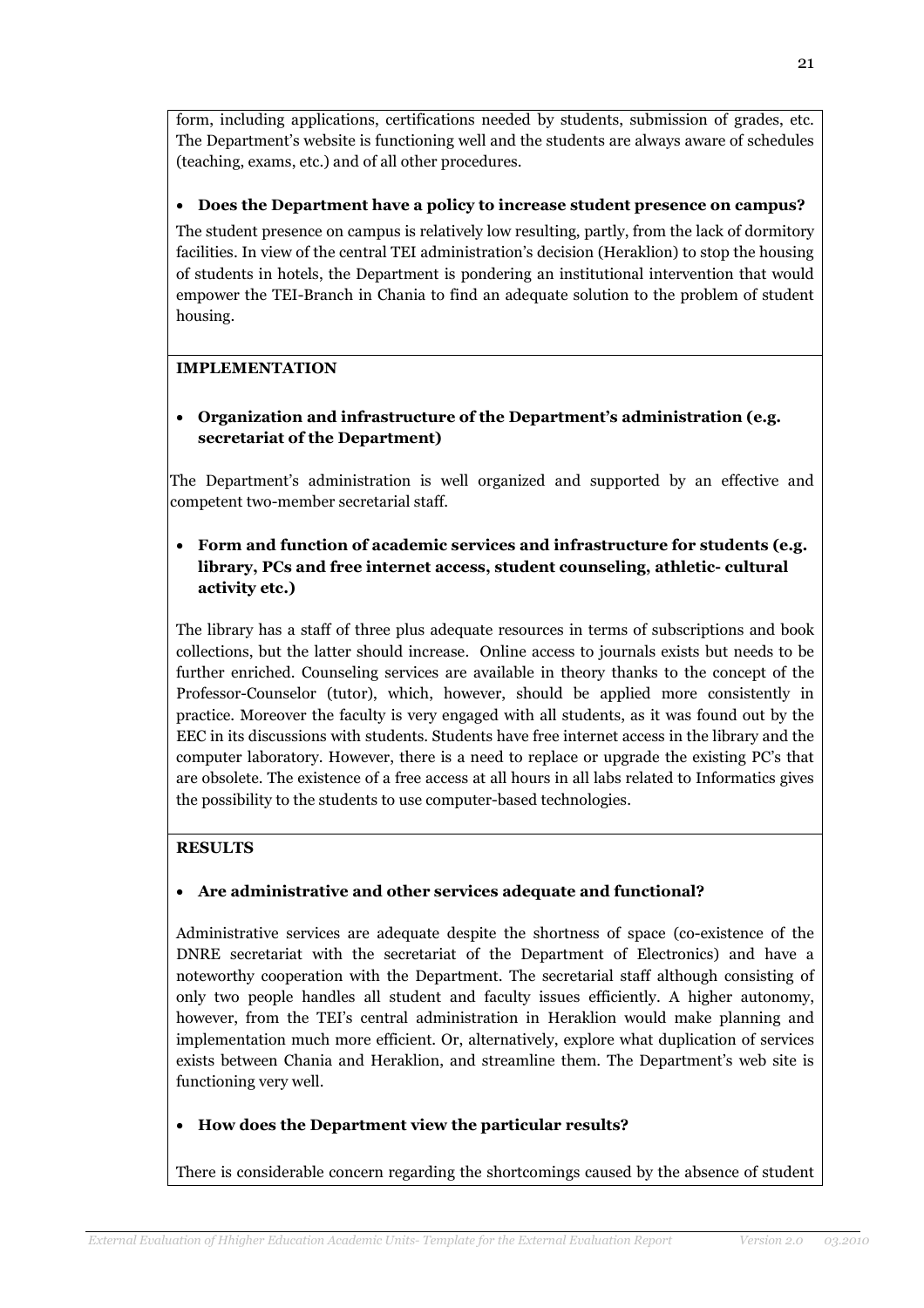housing on campus and the lack of a service for the support of working students. The Department is aware of the limitations in terms of services provided to the students and staff and does its best to resolve these problems. But this is in the long term a serious issue that needs to be addressed.

## IMPROVEMENTS

# • Has the Department identified ways and methods to improve the services provided?

The Department has recognized the areas in need of upgrading or improvement and is actively seeking ways to remedy the problems, as specified above.

# • Initiatives undertaken in this direction

The Department is in contact with both the public and the private sector in developing a very successful service of internship placements for the students to carry out their obligatory 6 month practical training. In addition, the Department's laboratories are proactive in providing specialized services to all stakeholders.

# Collaboration with social, cultural and production organizations

Please, comment on quality, originality and significance of the Department's initiatives

The collaboration with local and regional public and private bodies through a series of feasibility and practical implementation studies (often at cost and without profit), seminars and conferences have been instrumental in improving the environmental quality and the economy of the region in terms of renewable resource management. The Department has frequently organized international conferences, seminars, open days and workshops addressing several issues of topical importance such as renewable energy sources, geophysics and geoinformatics, environmental chemistry, pollution control technologies, environmental pollution prevention and habitat restoration, bioprocesses, water and soil resources, etc. In addition, several invited speakers have addressed significant issues of local and national importance. For instance, during its local visit in June 2012, the EEC had the pleasure of experiencing first-hand the organization by the Department of the 2012 Prize of Science, Letters and Arts that was awarded to the internationally acclaimed physicist and mathematician Professor Demetrios Christodoulou (ETH, Zurich).

# E. Strategic Planning, Perspectives for Improvement and Dealing with Potential Inhibiting Factors

• Potential inhibiting factors at State, Institutional and Departmental level, and proposals on ways to overcome them.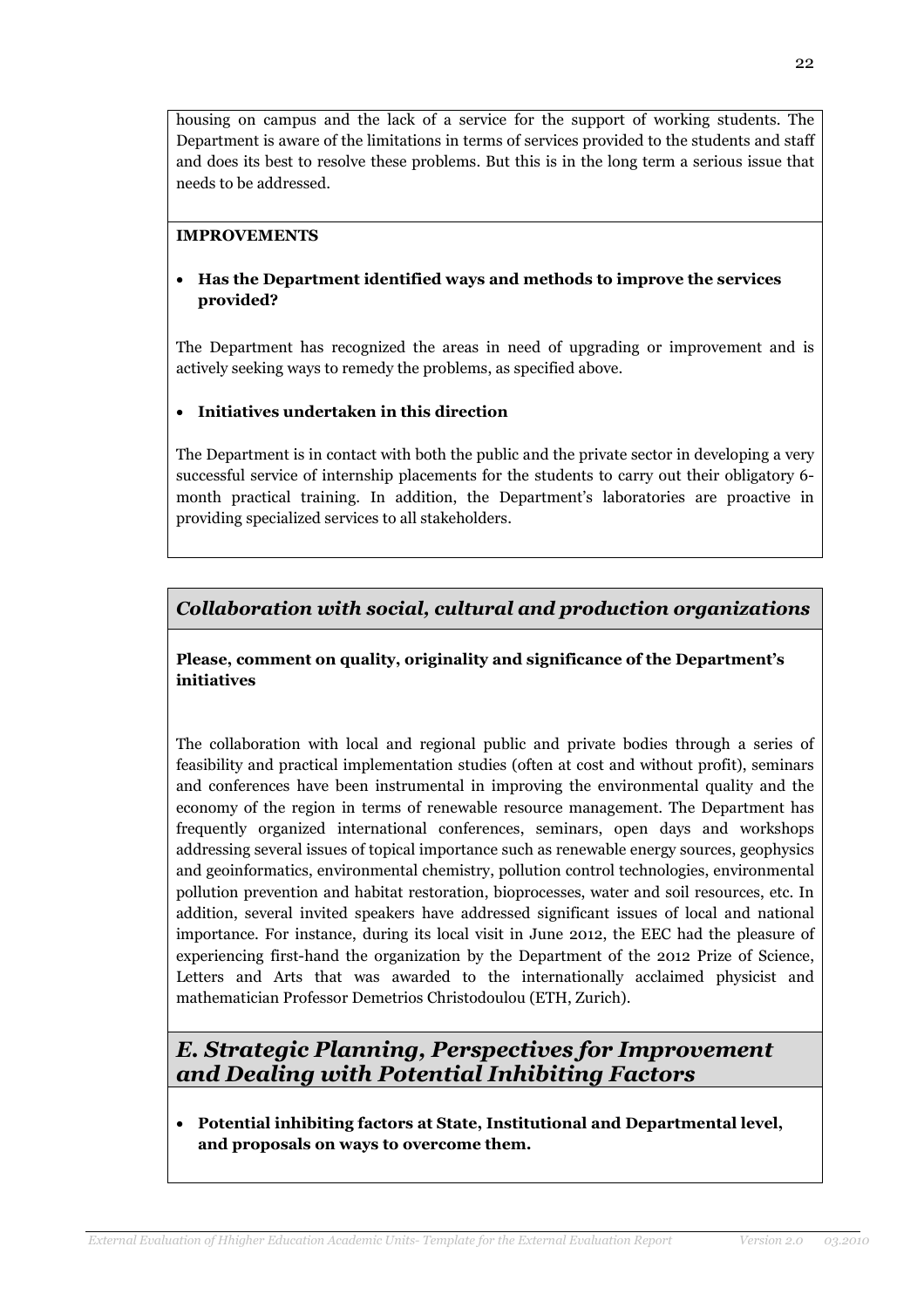Inhibiting factors include the lack of a postgraduate program, the limited number of permanent faculty positions, the lack of technical personnel, and the limited state funding. Last but not least the admission of severely underqualified first-year students due to the existing provision of the State law on pan-Hellenic entrance examinations is a key handicap that is undermining the efforts of the Department's faculty to achieve excellence in education and technological research.

The Department has currently no dedicated technicians apt to support teaching and research activities. The two permanent technical staff members have a mechanical/electronics background and basically support the activities of the TEI - Branch of Chania. Therefore, it is essential that three (3) additional technical staff members (with an environmental sciences/chemistry background) are added to the Department's workforce.

The Department aspires to establish purely academic criteria in attracting high quality scientists and engineers as Faculty members that could serve both research activities and upgrade undergraduate and postgraduate studies. Among others, this will also enhance the capacity of the Department to successfully compete for research funding. In addition, it will promote the development of new knowledge, the establishment of innovative technologies for natural resource management and the environmental stewardship required in the region of Crete and the nation.

### • Short-, medium- and long-term goals

Short- and medium-term goals include

- the continued modernization of educational processes and innovation (curriculum reform) with emphasis on renewable energy technologies and fields linked to environmental pollution and natural disasters;

- the introduction of prerequisites in the course of study;

- finding ways to solve the problem of class attendance;

- the concurrent attendance of both theory (lectures) and lab exercises in a chosen subject;

- the implementation of the concept of Professor-Counselor (tutor) that has not functioned adequately until now;

- the acquisition by the Library of scientific books, including textbooks, on an annual basis;

- the encouragement of student and faculty mobility through the ERASMUS schemes;

Additional short-term actions in research include the interdisciplinary cooperation amongst the Department's faculty members with focus on the needs and problems of the region of Crete and the Mediterranean, plus an effort to separate the research from the educational activities to the profit of both. A concerted pursuit of funding by all faculty members by submitting proposals at every call opportunity is also encouraged.

Another short- and medium-term goal includes the development and implementation of an autonomous post-graduate in the wider area of environmental and natural resource management.

A last but not least short- to medium-term goal, with which the EEC agrees, is a continuous effort on the part of the Department to update its graduates' professional rights that are currently blocked by the Technical Chamber of Greece.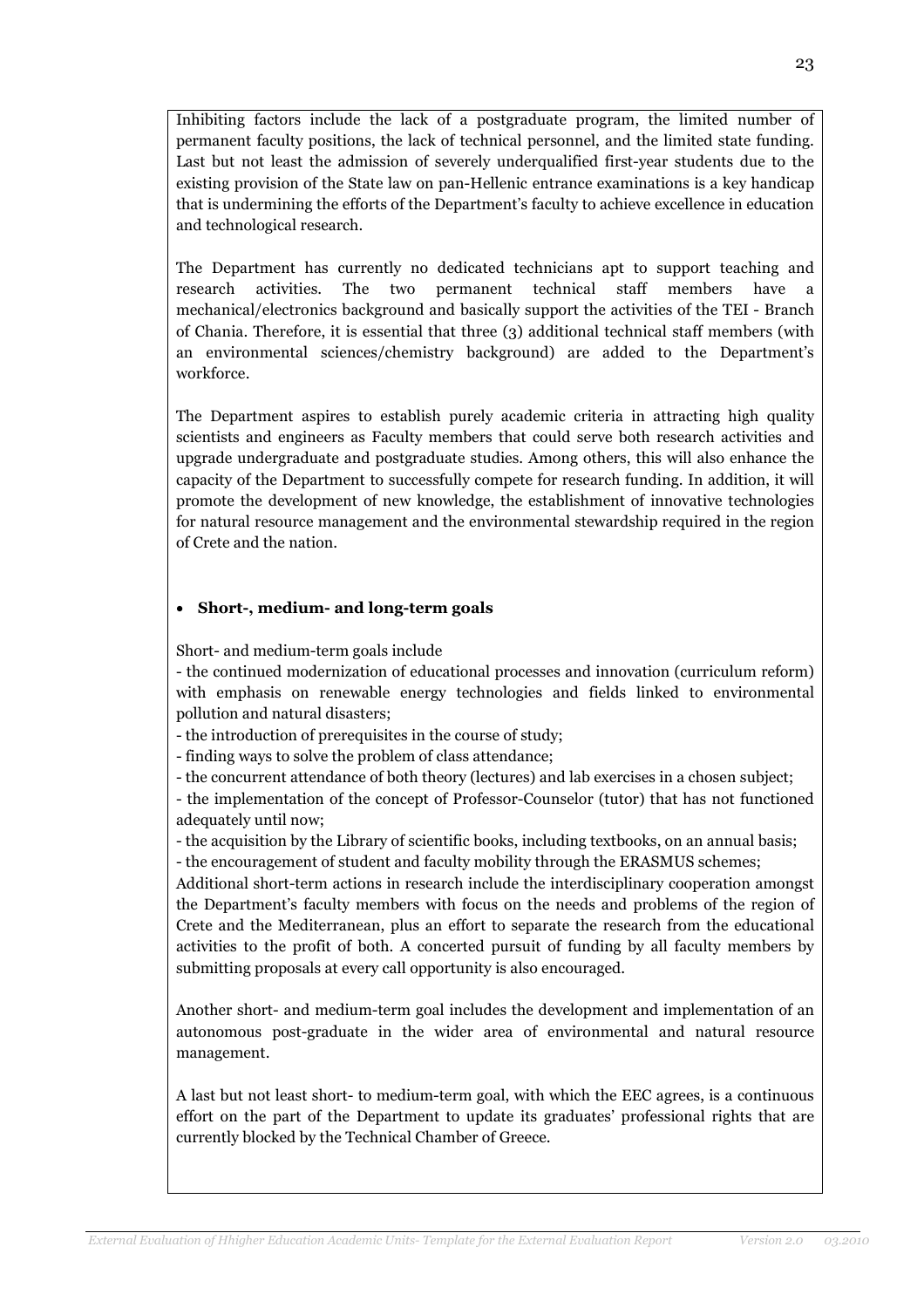## • Plan and actions for improvement by the Department/Academic Unit

To above goals can only be attained if the vacant faculty positions are filled and new ones hired, technical personnel is appointed and state funding becomes available to complete the infrastructure of the campus.

# • Long-term actions proposed by the Department

A key longer-term goal is to render the Department more attractive to potential students. A wide dissemination of the fruits of its research efforts and activities with increased visibility (symposia, invitation of prominent researchers and speakers, etc.) are bound to improve the academic image of the Department. This will also be achieved by continuing the applied research activities of high quality and international recognition (innovation and excellence) as seen in high-impact publications, and by stronger links with research organizations in Greece and abroad.

One of the most important long-term tasks is to maintain or even improve the already high employment rate (65%) of their graduates in natural resource management related professions.

The department proposes the following necessary actions to be taken: improvement of communication between all stakeholders and adjustment of entering student number (maximum 120) to match the capacity of the DNRE. Another long term objective is the adoption of a new national system of entrance examinations which will hopefully include the science (e.g. biology and chemistry) and mathematics subjects necessary for the appropriate training of natural resource management engineers.

# F. Final Conclusions and recommendations of the EEC

Conclusions and recommendations of the EEC on:

- the development of the Department to this date and its present situation, including explicit comments on good practices and weaknesses identified through the External Evaluation process and recommendations for improvement
- the Department's readiness and capability to change/improve
- the Department's quality assurance

The statement below is a summary of the DNRE Vision provided to the EEC:

## Vision of DNRE

"The Department's field is the rational management of natural resources and the protection of the environment through the application of interdisciplinary approaches and technologies.

The Vision of the Department is the training of high quality Engineers of Natural Resources and the Environment, able to cope with issues arising within any competitive international professional and / or academic sector.

This is accomplished by organizing a program of innovative interdisciplinary education and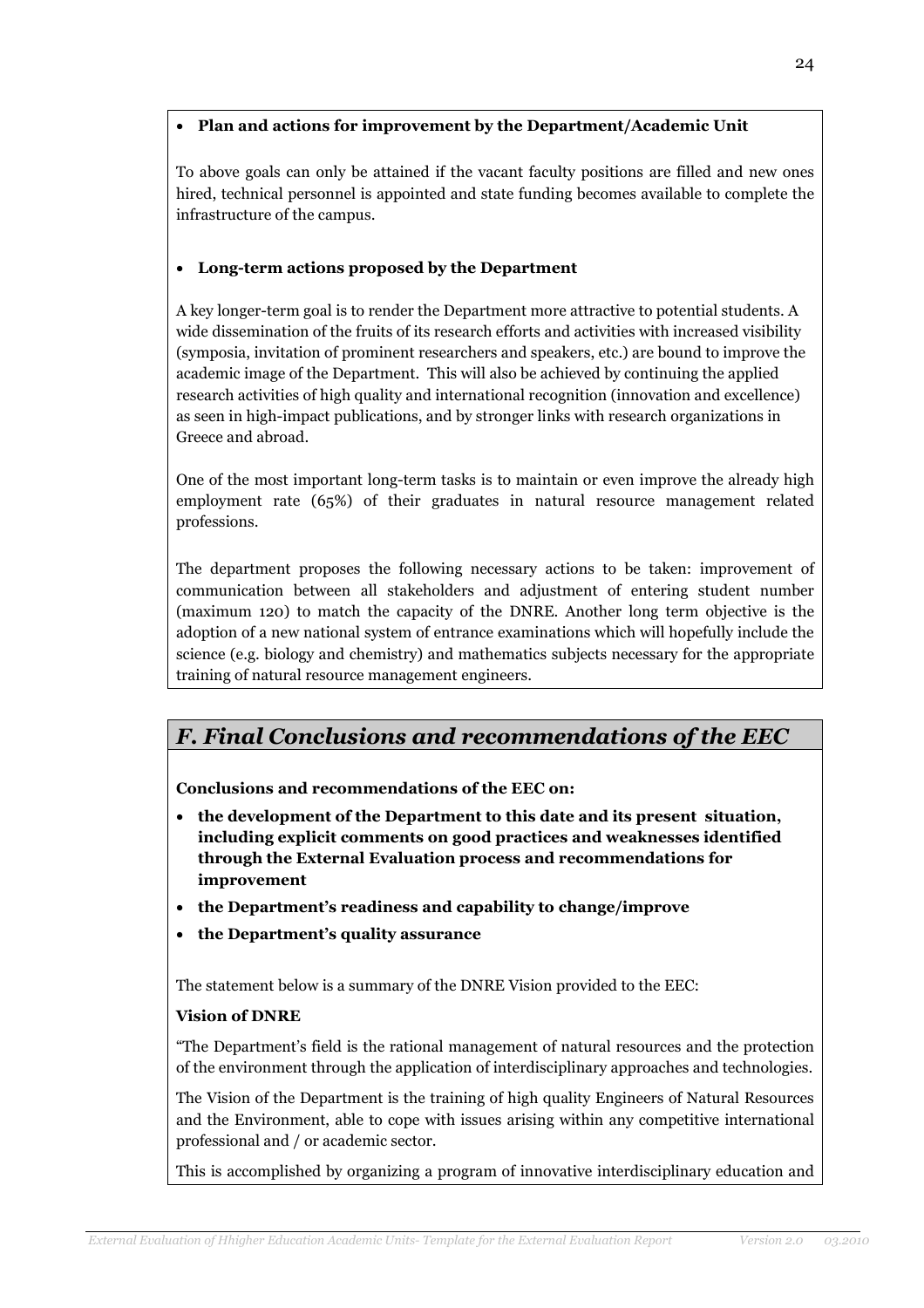research in Greece and in the wider international arena, with emphasis on the Mediterranean region."

We agree with the vision of DNRE and we recommend that Department faculty and administrators follow the vision and attempt to implement it in all practical decisions and workings.

DNRE functions at an excellent level producing well educated graduates with a very high percentage of employment (65%), despite the shortages in permanent faculty and technical staff. The collaborative nature of the work conducted and the positive attitude of all employees was obvious and it is instrumental for the success of the educational experience of the students. These conditions are ideal for the purposes of education and research in the general field of natural resources and the environment. A major asset of the Department is its remarkable cooperation with the local bodies. The EEC was happy to receive the uniform support and praise of the Department from stakeholders familiar with the DNRE's graduates (industry representatives, Government officials, etc.). The Committee strongly believes that the Department is capable of offering scientific and technological education of the highest level and of responding readily and positively to current and future needs of the environmental and natural resource management sector.

## The main positive aspects identified are:

- the Department provides high quality teaching, extension services, research and training in an area of strategic economic importance for Greece
- in general, the staff, the equipment, the teaching methods, the communication between teachers and students, and the library services are at a very high level
- the lab facilities are considered as state of the art equipment that can be utilized for pioneering research and high quality services to the sector of environmental and natural resource management
- The interactions of the Department with the local and regional stakeholders is extremely high
- the evaluation of the students during the interview was very positive in all aspects
- faculty members are productive, with a significant number of them obtaining grants from competitive projects and a good output of publications and presentations from their research; their collaboration with national and international institutions are also commendable
- the students are motivated and engaged in their studies and the program in general
- the employment rate and absorption of the graduates in the production process are very high
- the EEC recognizes the practice of the Department to continuously adapt the curriculum in accordance with market needs and scientific and/or technological advances

## The main weaknesses identified are:

- the excessive teaching load of the faculty members (10-16 hours according to their rank) which limits their productive time for research and technological applications
- the needed positions of permanent academic and technical staff
- the low qualifications of the admitted first-year students in science and mathematics. Moreover, admissions should be based on the capacity (maximum 120 students) of the Department and not on any other criteria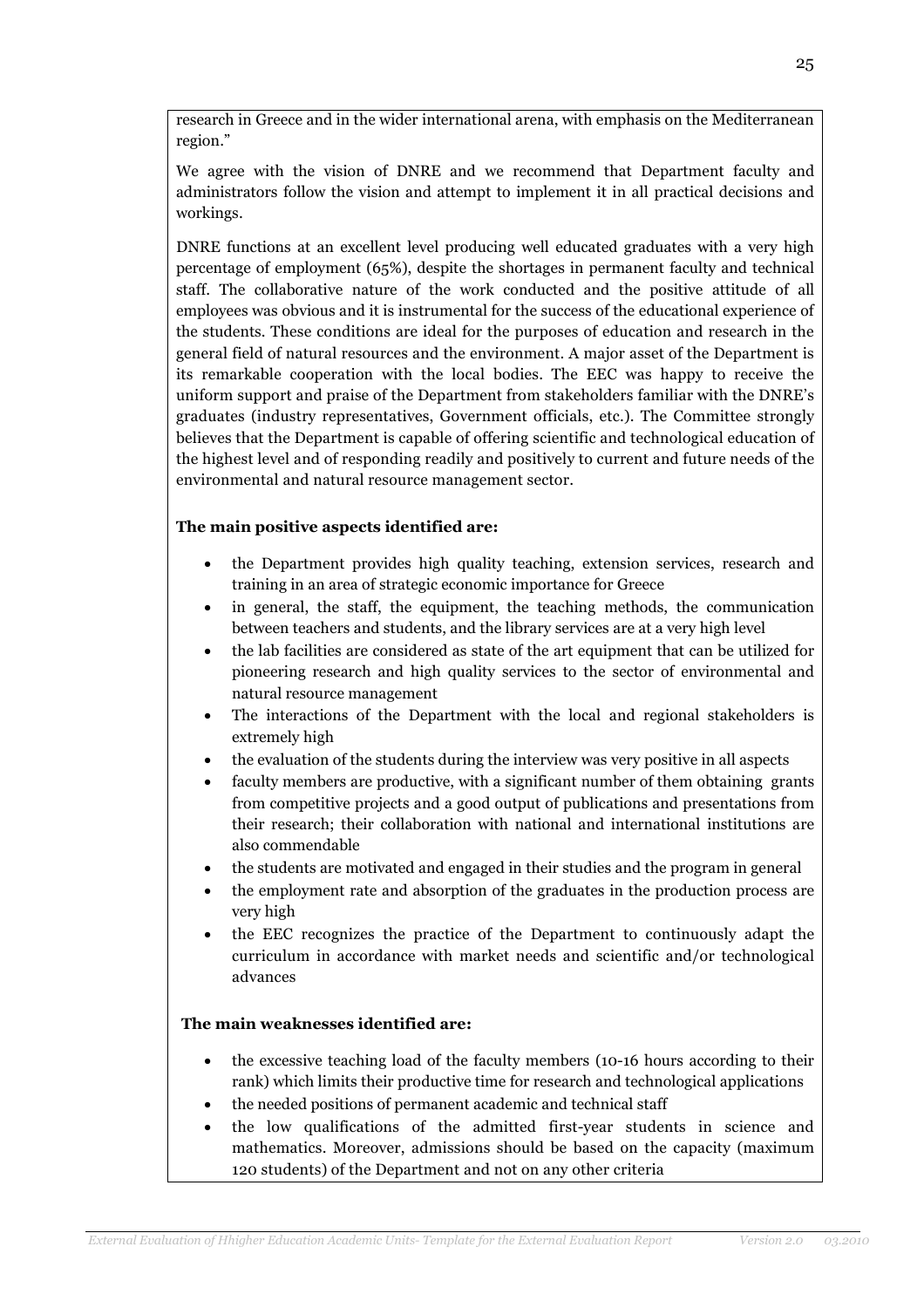- non-compulsory attendance of lectures is a problem inherent in the regulations that apply to higher education in the country. The faculty and the students agree that lectures must be compulsory
- the low budget inhibits the good functioning of the department
- delays in the procedures of hiring and promoting on the part of the Ministry of Education
- the deficiency in the English version of the website negatively affects both the department's visibility and full utilization of their professional potential
- the lack of student housing
- low faculty and student mobility through international programs

## The EEC recommends:

### General recommendations:

- A. to continue the remarkable association with all stakeholders (potential employers of graduates, such as public utilities, private enterprises, etc)
- B. to ensure that staff and policy makers are fully aware, supportive and involved in the implementation of the strategic plan towards the diversification of the terms of reference of the Department (recognition of graduates' professional rights)
- C. it is suggested that the issue of student admission be resolved at the state level taking into full consideration the views of Technological Education Institutions
- D. to encourage collaboration of the Department with other relevant departments such as Civil Engineering or Mechanical Engineering of the TEI in Heraklion.

#### Curriculum related recommendations:

- E. establish compulsory attendance to lectures
- F. to maintain flexibility in the curriculum able to adjust to the needs of the sector
- G. develop an independent postgraduate curriculum with a technological research orientation in the highly attractive areas of renewable energy technologies and fields linked to environmental pollution and natural disasters

## Teaching related recommendations:

- H. to regularly update the on-line course related information and course content
- I. to improve online access to journals and acquire more scientific books and textbooks for students and faculty
- J. to maintain and expand the use of the tele-conference capability that facilitates collaboration with research and academic staff as well as other stakeholders
- K. to increase stakeholder participation in teaching (e.g. invited seminars by successful practitioners, former graduates, etc.)
- L. to improve student and faculty mobility through national and international programs like ERASMUS
- M. establish more practice-related diploma theses and offer the 6-month practical training internship earlier in the course (suggestions of the student body)

## Research and service related recommendations:

N. to increase national and international research collaboration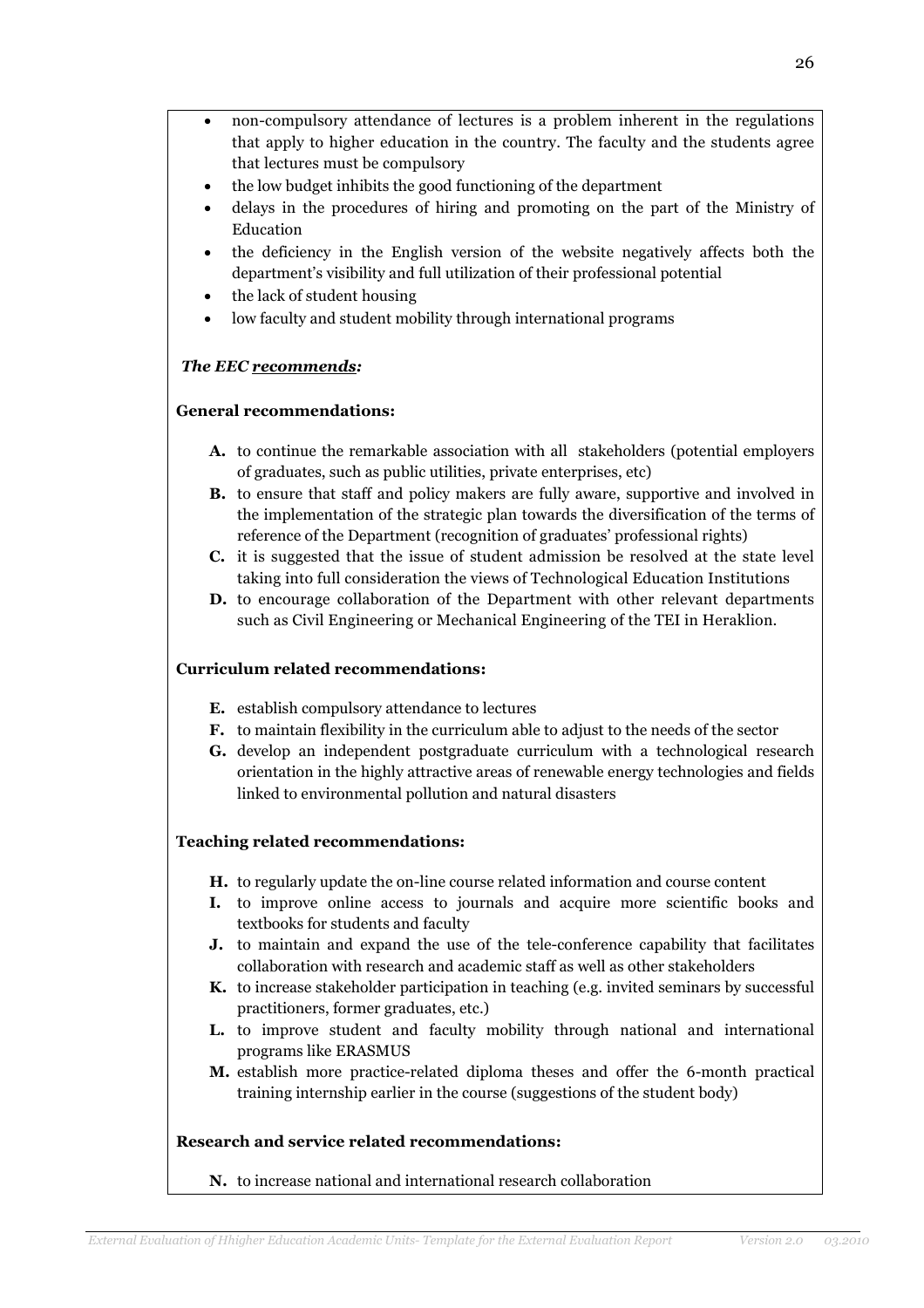- O. to increase participation in international project funding, considering the limited access to the national funds
- P. to make every effort to secure funding for infrastructure improvement through the ministry and the private sector
- Q. orient research towards real-life problems be receptive to the feedback from natural resources and environment industry
- R. Reward productive faculty with reduced teaching load, ability to travel and access to the best students